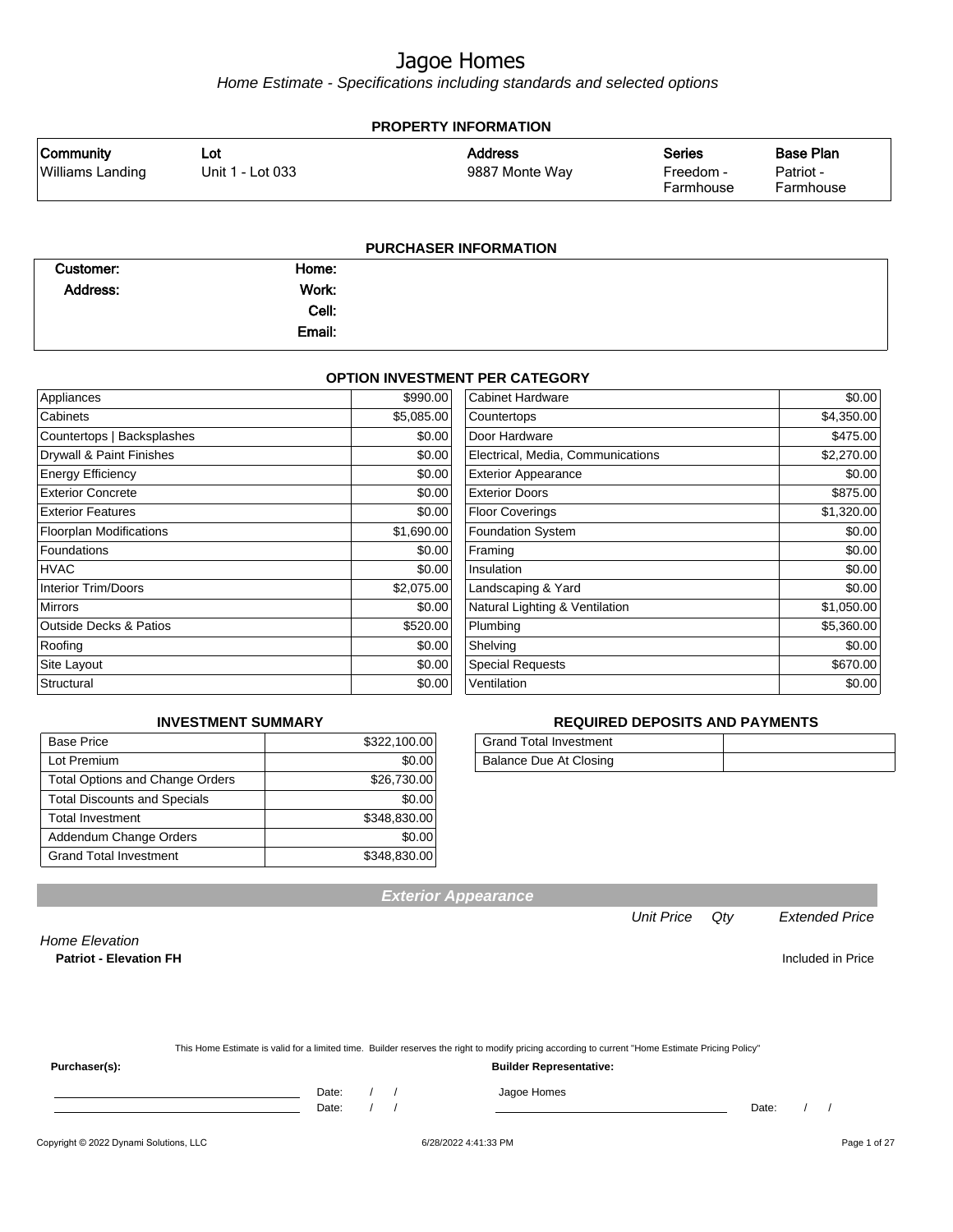Home Estimate - Specifications including standards and selected options

|                                                                                                 |                                                                                                                                                                             | <b>PROPERTY INFORMATION</b>                                                                                                                      |                                         |     |                                            |  |  |  |
|-------------------------------------------------------------------------------------------------|-----------------------------------------------------------------------------------------------------------------------------------------------------------------------------|--------------------------------------------------------------------------------------------------------------------------------------------------|-----------------------------------------|-----|--------------------------------------------|--|--|--|
| Community<br>Lot<br>Williams Landing<br>Unit 1 - Lot 033                                        |                                                                                                                                                                             | <b>Address</b><br>9887 Monte Way                                                                                                                 | <b>Series</b><br>Freedom -<br>Farmhouse |     | <b>Base Plan</b><br>Patriot -<br>Farmhouse |  |  |  |
|                                                                                                 |                                                                                                                                                                             | <b>Exterior Appearance</b>                                                                                                                       |                                         |     |                                            |  |  |  |
|                                                                                                 |                                                                                                                                                                             |                                                                                                                                                  | <b>Unit Price</b>                       | Qty | <b>Extended Price</b>                      |  |  |  |
| <b>Cultured Stone</b><br><b>Cultured Stone</b>                                                  |                                                                                                                                                                             |                                                                                                                                                  |                                         |     | \$0.00                                     |  |  |  |
| Color<br>Selected Color: Ledgestone KY                                                          |                                                                                                                                                                             |                                                                                                                                                  |                                         |     | Included in Price                          |  |  |  |
|                                                                                                 |                                                                                                                                                                             | <b>Foundation System</b>                                                                                                                         |                                         |     |                                            |  |  |  |
| <b>Foundation System</b>                                                                        |                                                                                                                                                                             |                                                                                                                                                  | <b>Unit Price</b>                       | Qty | <b>Extended Price</b>                      |  |  |  |
| <b>Insulated Concrete Slab</b>                                                                  |                                                                                                                                                                             |                                                                                                                                                  |                                         |     | Included in Price                          |  |  |  |
|                                                                                                 |                                                                                                                                                                             | <b>Energy Efficiency</b>                                                                                                                         |                                         |     |                                            |  |  |  |
|                                                                                                 |                                                                                                                                                                             |                                                                                                                                                  | <b>Unit Price</b>                       | Qty | <b>Extended Price</b>                      |  |  |  |
| <b>HERS Rating</b><br>HERS Rated Home (Less than 85 Score)                                      |                                                                                                                                                                             |                                                                                                                                                  |                                         |     | Included in Price                          |  |  |  |
|                                                                                                 | Note - Jagoe Homes receives all applicable rebates for energy efficiency, utilities,<br>manufacturers, etc. Rebates have been reflected as a discount in Base Price of Home |                                                                                                                                                  |                                         |     |                                            |  |  |  |
|                                                                                                 |                                                                                                                                                                             | <b>Floorplan Modifications</b>                                                                                                                   |                                         |     |                                            |  |  |  |
|                                                                                                 |                                                                                                                                                                             |                                                                                                                                                  | <b>Unit Price</b>                       | Qty | <b>Extended Price</b>                      |  |  |  |
| <b>Floorplan Modifications</b><br>Home Office/Storage ILO Living Room<br>See plans for details. |                                                                                                                                                                             |                                                                                                                                                  |                                         |     | \$1,690.00                                 |  |  |  |
| Relocate Storage Closet Door into Office                                                        | Relocate Storage Closet Door into the Office                                                                                                                                |                                                                                                                                                  |                                         |     | \$0.00                                     |  |  |  |
|                                                                                                 |                                                                                                                                                                             | <b>Structural</b>                                                                                                                                |                                         |     |                                            |  |  |  |
|                                                                                                 |                                                                                                                                                                             |                                                                                                                                                  | <b>Unit Price</b>                       | Qty | <b>Extended Price</b>                      |  |  |  |
| Concrete Slab<br>Barrier, Termite Warranty 1 year                                               | Concrete Slab 4" thick (avg), 3500 psi, Slab fill 6" minimum, 6 mil polyethylene Vapor                                                                                      |                                                                                                                                                  |                                         |     | Included in Price                          |  |  |  |
| <b>Foundation Block</b><br>Foundation Block Size 8"x8"x16"                                      |                                                                                                                                                                             |                                                                                                                                                  |                                         |     | Included in Price                          |  |  |  |
| <b>Foundation Drain</b><br><b>Foundation Drain - Gravel French Drain</b>                        |                                                                                                                                                                             |                                                                                                                                                  |                                         |     | Included in Price                          |  |  |  |
|                                                                                                 |                                                                                                                                                                             |                                                                                                                                                  |                                         |     |                                            |  |  |  |
|                                                                                                 |                                                                                                                                                                             | This Home Estimate is valid for a limited time. Builder reserves the right to modify pricing according to current "Home Estimate Pricing Policy" |                                         |     |                                            |  |  |  |
| Purchaser(s):                                                                                   | <b>Builder Representative:</b>                                                                                                                                              |                                                                                                                                                  |                                         |     |                                            |  |  |  |

Date: / / Jagoe Homes<br>Date: / / Jagoe Homes Date: / / **Date: / / 2006** Date: / / / Date: / / / Date: / / / 2006 Date: / / / 2006 Date: / / / 2006 Date: / / / 2006 Date: / / / 2007 Date: / / / 2007 Date: / / / 2007 Date: / / / 2007 Date: / / / 2007 Date: / / / 2007 D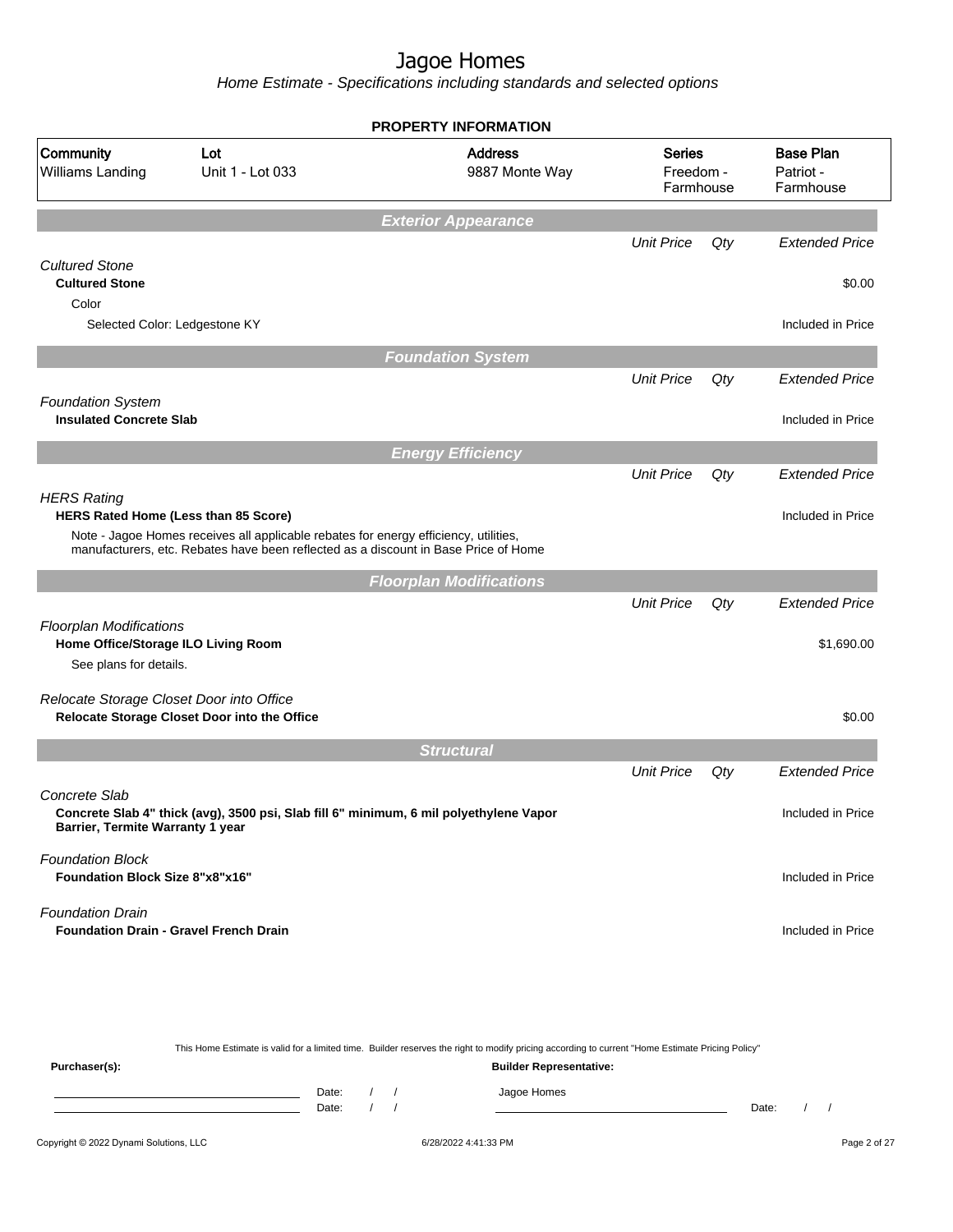Home Estimate - Specifications including standards and selected options

|                                                                 |                                                                                                                                                     | <b>PROPERTY INFORMATION</b>       |                                         |     |                                            |
|-----------------------------------------------------------------|-----------------------------------------------------------------------------------------------------------------------------------------------------|-----------------------------------|-----------------------------------------|-----|--------------------------------------------|
| Community<br>Williams Landing                                   | Lot<br>Unit 1 - Lot 033                                                                                                                             | <b>Address</b><br>9887 Monte Way  | <b>Series</b><br>Freedom -<br>Farmhouse |     | <b>Base Plan</b><br>Patriot -<br>Farmhouse |
|                                                                 |                                                                                                                                                     | <b>Outside Decks &amp; Patios</b> |                                         |     |                                            |
|                                                                 |                                                                                                                                                     |                                   | <b>Unit Price</b>                       | Qty | <b>Extended Price</b>                      |
| Finish                                                          | Outside Retreat Concrete Patio or Covered Patio<br>12' Wide x 12' Deep Concrete Patio, 3500 psi                                                     |                                   |                                         |     | \$520.00                                   |
| Selected Finish: Broom Finish                                   |                                                                                                                                                     |                                   |                                         |     | Included in Price                          |
|                                                                 |                                                                                                                                                     | <b>Exterior Doors</b>             |                                         |     |                                            |
|                                                                 |                                                                                                                                                     |                                   | <b>Unit Price</b>                       | Qty | <b>Extended Price</b>                      |
| Front Entry Door                                                |                                                                                                                                                     |                                   |                                         |     |                                            |
|                                                                 | HD Smooth Steel 3/0 Painted 4 Lite Hollister MHD-404-S04-1<br>Consult with Design Coordinator for Glass Pattern, Door Handle, and Paint Selections. |                                   |                                         |     | Included in Price                          |
| <b>Glass Pattern</b>                                            |                                                                                                                                                     |                                   |                                         |     |                                            |
| Selected Glass Pattern: Clear                                   |                                                                                                                                                     |                                   |                                         |     | Included in Price                          |
| 16' Craftsman Garage Overhead Door                              | Farmhouse Carriage House Stamped 16x7 Garage Door<br>CHI 5250   Stamped Carriage House Steel   No Decorative Hardware                               |                                   |                                         |     | Included in Price                          |
| Color                                                           |                                                                                                                                                     |                                   |                                         |     |                                            |
| Selected Color: Black                                           |                                                                                                                                                     |                                   |                                         |     | Included in Price                          |
| Dining Area Patio Door                                          |                                                                                                                                                     |                                   |                                         |     |                                            |
|                                                                 | Vinyl 6/0 Sliding Door w/ NO Grilles, Screen, and 1/0 Transom                                                                                       |                                   |                                         |     | \$875.00                                   |
|                                                                 | Vinyl 6/0 Sliding Door w/ NO Grilles, Screen, and 1/0 Transom                                                                                       |                                   |                                         |     |                                            |
| Color<br>Selected Color: White                                  |                                                                                                                                                     |                                   |                                         |     | Included in Price                          |
| Garage-to-Home Door<br>Smooth Finish<br><b>Primed for Paint</b> | HD Steel Smooth 2 Panel Square 2/8 x 6/8 Door                                                                                                       |                                   |                                         |     | \$0.00                                     |
| Garage Door Opener                                              | Interior Door Paint Selection unless otherwise Specified                                                                                            |                                   |                                         |     |                                            |
|                                                                 | Garage Door Opener(s) with 2 Transmitters                                                                                                           |                                   |                                         |     | Included in Price                          |
|                                                                 |                                                                                                                                                     |                                   |                                         |     |                                            |

This Home Estimate is valid for a limited time. Builder reserves the right to modify pricing according to current "Home Estimate Pricing Policy"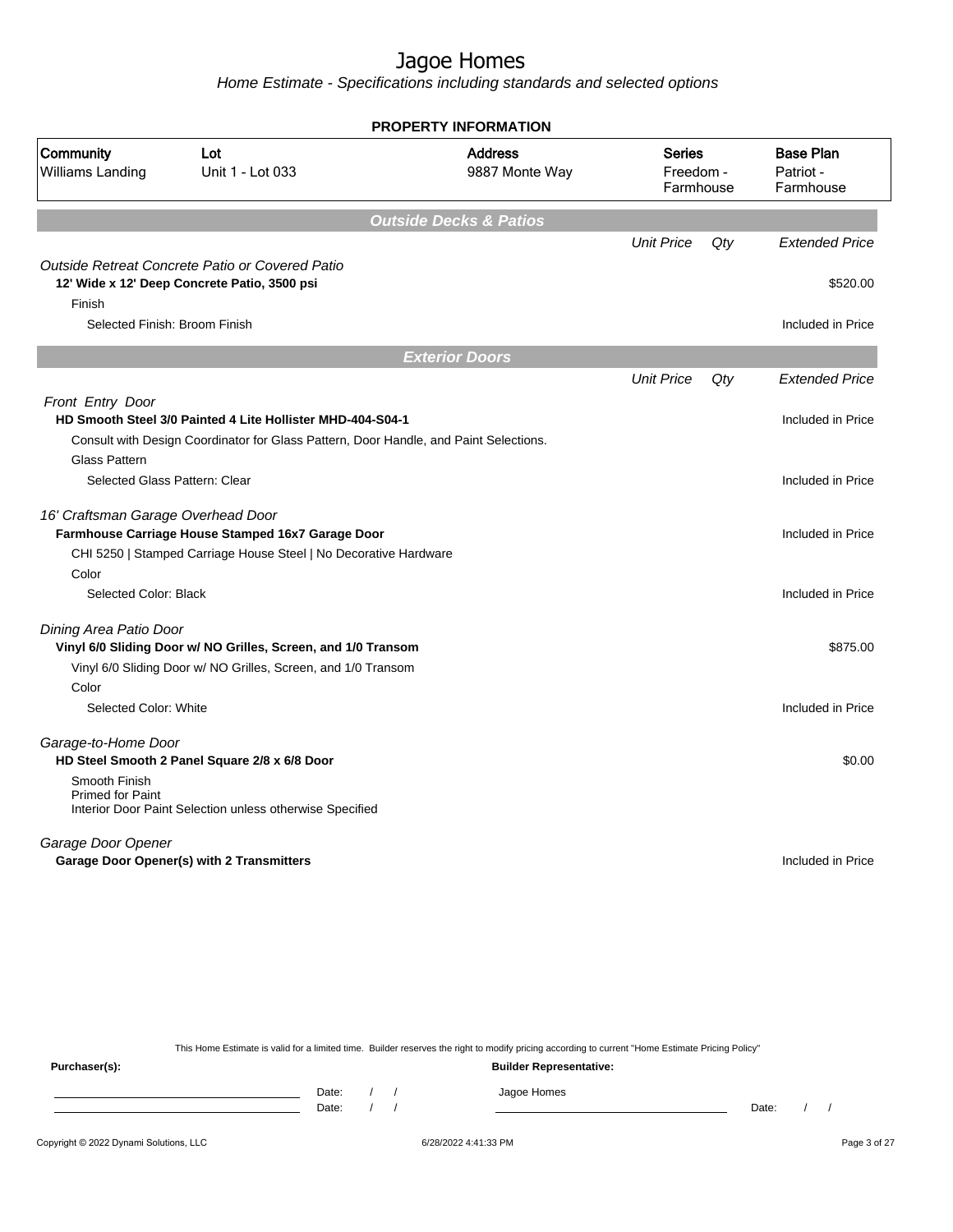|                                                                                                                                                                                                                             | <b>PROPERTY INFORMATION</b>               |                                  |     |                                            |
|-----------------------------------------------------------------------------------------------------------------------------------------------------------------------------------------------------------------------------|-------------------------------------------|----------------------------------|-----|--------------------------------------------|
| Community<br>Lot<br>Williams Landing<br>Unit 1 - Lot 033                                                                                                                                                                    | <b>Address</b><br>9887 Monte Way          | Series<br>Freedom -<br>Farmhouse |     | <b>Base Plan</b><br>Patriot -<br>Farmhouse |
|                                                                                                                                                                                                                             | <b>Natural Lighting &amp; Ventilation</b> |                                  |     |                                            |
|                                                                                                                                                                                                                             |                                           | <b>Unit Price</b>                | Qty | <b>Extended Price</b>                      |
| <b>Entire Home Windows</b>                                                                                                                                                                                                  |                                           |                                  |     |                                            |
| Vinyl Low E Single Hung Window w/ GBG & Half Screen                                                                                                                                                                         |                                           |                                  |     | Included in Price                          |
| Vinyl Low E Single Hung Window w/ GBG & Half Screen. Glass is Clear unless otherwise<br>noted. Grilles are between the glass. Grille patterns will differ based on Home Series. Please<br>confirm with New Home Consultant. |                                           |                                  |     |                                            |
| <b>Window Color</b>                                                                                                                                                                                                         |                                           |                                  |     |                                            |
| Selected Window Color: White Exterior/White Interior                                                                                                                                                                        |                                           |                                  |     | Included in Price                          |
| Entire Home Additional Windows<br>Additional 3234 (approx 36" W x 72" H) Vinyl Low E Single Hung Window w/ GBG & Half<br><b>Screen</b>                                                                                      |                                           | \$525.00                         | 2   | \$1,050.00                                 |
| Vinyl Low E Single Hung Window w/ GBG & Half Screen. Grilles are between the glass. Grille<br>patterns will differ based on Home Series. Please confirm with New Home Consultant.                                           |                                           |                                  |     |                                            |
| Color                                                                                                                                                                                                                       |                                           |                                  |     |                                            |
| Selected Color: White                                                                                                                                                                                                       |                                           |                                  |     | Included in Price                          |
| <b>Comments: Office side wall</b>                                                                                                                                                                                           |                                           |                                  |     |                                            |
| Entire Home Extended Jambs and Casing<br>Extended Jambs and Casing (No Window Stool) Package for Windows                                                                                                                    |                                           |                                  |     | Included in Price                          |
| Includes extended jambs and casing on all additional windows                                                                                                                                                                |                                           |                                  |     |                                            |
| Extended Jambs and Casing for Additional Windows<br>Extended Jambs and Casing (No Window Stool) Package for Windows                                                                                                         |                                           |                                  |     | Included in Price                          |
| Includes extended jambs and casing on all additional windows                                                                                                                                                                |                                           |                                  |     |                                            |
|                                                                                                                                                                                                                             | <b>Exterior Concrete</b>                  |                                  |     |                                            |
|                                                                                                                                                                                                                             |                                           | <b>Unit Price</b>                | Qty | <b>Extended Price</b>                      |
| <b>Exterior Concrete Driveway</b>                                                                                                                                                                                           |                                           |                                  |     |                                            |
| Driveway/Parking Double Garage: 16' 3" wide, 3500 psi<br>Finish                                                                                                                                                             |                                           |                                  |     | Included in Price                          |
| Selected Finish: Broom Finish                                                                                                                                                                                               |                                           |                                  |     | Included in Price                          |
| Exterior Concrete - Front Porch & Sidewalk<br>Exterior Concrete - Front Porch & Sidewalk, 3500 psi                                                                                                                          |                                           |                                  |     | Included in Price                          |
| Finish                                                                                                                                                                                                                      |                                           |                                  |     |                                            |
| Selected Finish: Broom Finish                                                                                                                                                                                               |                                           |                                  |     | Included in Price                          |
| <b>Exterior Concrete - City Sidewalk</b>                                                                                                                                                                                    |                                           |                                  |     |                                            |
| Exterior Concrete - City Sidewalk, 3500 psi, Broom Finish                                                                                                                                                                   |                                           |                                  |     | Included in Price                          |

|               |       |  | This Home Estimate is valid for a limited time. Builder reserves the right to modify pricing according to current "Home Estimate Pricing Policy" |       |  |
|---------------|-------|--|--------------------------------------------------------------------------------------------------------------------------------------------------|-------|--|
| Purchaser(s): |       |  | <b>Builder Representative:</b>                                                                                                                   |       |  |
|               | Date: |  | Jagoe Homes                                                                                                                                      |       |  |
|               | Date: |  |                                                                                                                                                  | Date: |  |
|               |       |  |                                                                                                                                                  |       |  |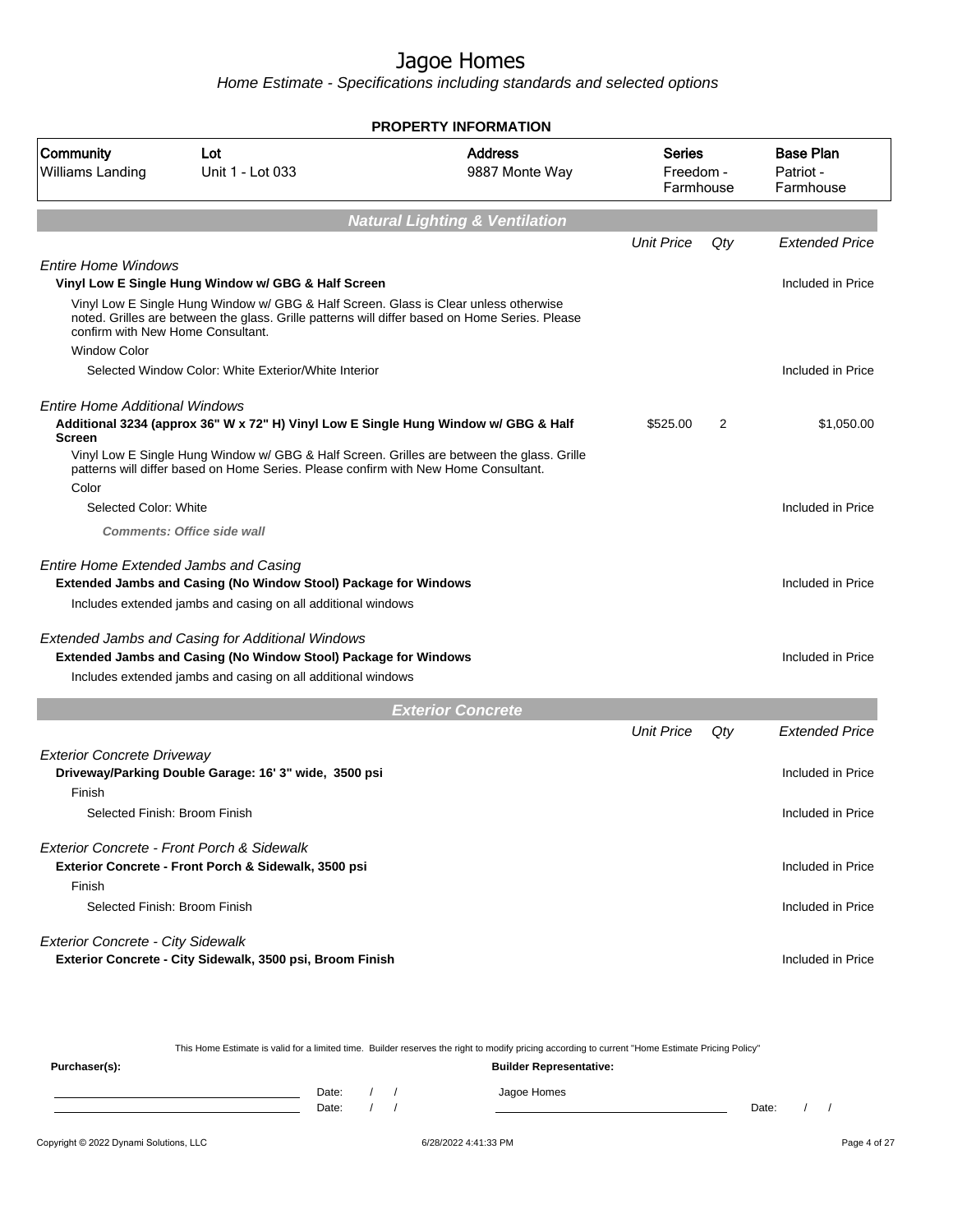Home Estimate - Specifications including standards and selected options

|                                                                   |                                                                                                                                                       | <b>PROPERTY INFORMATION</b> |                                         |                                            |
|-------------------------------------------------------------------|-------------------------------------------------------------------------------------------------------------------------------------------------------|-----------------------------|-----------------------------------------|--------------------------------------------|
| Community<br>Williams Landing                                     | <b>Address</b><br>Lot<br>Unit 1 - Lot 033<br>9887 Monte Way                                                                                           |                             | <b>Series</b><br>Freedom -<br>Farmhouse | <b>Base Plan</b><br>Patriot -<br>Farmhouse |
|                                                                   |                                                                                                                                                       | <b>Exterior Features</b>    |                                         |                                            |
|                                                                   |                                                                                                                                                       |                             | <b>Unit Price</b><br>Qty                | <b>Extended Price</b>                      |
| <b>Exterior Siding</b><br>Color                                   | Exterior Portfolio - Double 4" Vinyl Siding                                                                                                           |                             |                                         | Included in Price                          |
| Selected Color: Aspen White                                       |                                                                                                                                                       |                             |                                         | Included in Price                          |
| Exterior Bracket/Corbel<br>Exterior Bracket(s), Corbel(s) Painted |                                                                                                                                                       |                             |                                         | Included in Price                          |
| Color                                                             |                                                                                                                                                       |                             |                                         |                                            |
|                                                                   | Selected Color: SW7006 Extra White (White Coordinate)                                                                                                 |                             |                                         | Included in Price                          |
|                                                                   | Exterior Vertical Board & Batten Decorative Siding<br><b>Exterior Portfolio Vinyl Board and Batten</b>                                                |                             |                                         | Included in Price                          |
| replicate real cedar.<br>Color                                    | Exterior Portfolio Vinyl Board and Batten features architecturally correct 10-inch boards that                                                        |                             |                                         |                                            |
| Selected Color: Aspen White                                       |                                                                                                                                                       |                             |                                         | Included in Price                          |
| <b>Exterior Special Trim Areas</b><br>color selected.             | Aluminum Wrapped Trim: Window Trim, Beams, Rake/Fascia, etc. Color will match Soffit<br>See plan for details. Color will match Soffit Color Selected. |                             |                                         | Included in Price                          |
| Exterior Vinyl Corner Trim(s)                                     |                                                                                                                                                       |                             |                                         |                                            |
| <b>Vinyl Corner Trim(s)</b>                                       |                                                                                                                                                       |                             |                                         | Included in Price                          |
| Color                                                             |                                                                                                                                                       |                             |                                         |                                            |
| Selected Color: White                                             |                                                                                                                                                       |                             |                                         | Included in Price                          |
| Fascia<br><b>Fascia Aluminum</b>                                  | Color will match Soffit Color Selected                                                                                                                |                             |                                         | Included in Price                          |
|                                                                   |                                                                                                                                                       |                             |                                         |                                            |
| Soffit<br>Soffit - Continuous Perforated Vinyl                    |                                                                                                                                                       |                             |                                         | Included in Price                          |
| Color<br>Selected Color: White                                    |                                                                                                                                                       |                             |                                         | Included in Price                          |
| Gutter                                                            |                                                                                                                                                       |                             |                                         |                                            |
| Gutters Aluminum 5" (.027 gauge)                                  |                                                                                                                                                       |                             |                                         | Included in Price                          |
| Color<br>Selected Color: White                                    |                                                                                                                                                       |                             |                                         | Included in Price                          |
|                                                                   |                                                                                                                                                       |                             |                                         |                                            |

This Home Estimate is valid for a limited time. Builder reserves the right to modify pricing according to current "Home Estimate Pricing Policy"

| Purchaser(s): |       |  | <b>Builder Representative:</b> |       |  |  |
|---------------|-------|--|--------------------------------|-------|--|--|
|               | Date: |  | Jagoe Homes                    |       |  |  |
|               | Date: |  |                                | Date: |  |  |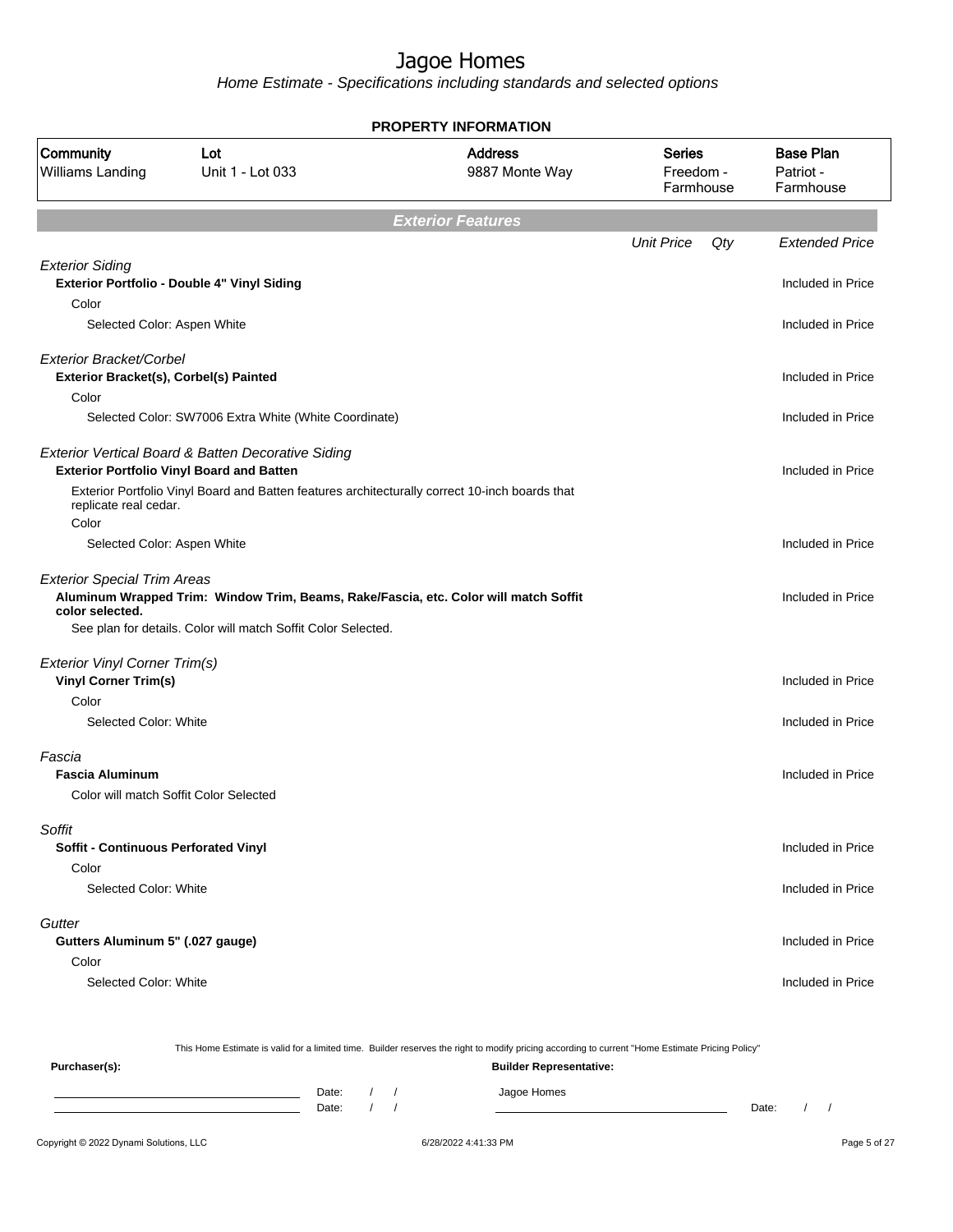| <b>PROPERTY INFORMATION</b>                                |                                                                                                         |                                  |                                         |     |                                            |  |
|------------------------------------------------------------|---------------------------------------------------------------------------------------------------------|----------------------------------|-----------------------------------------|-----|--------------------------------------------|--|
| Community<br>Williams Landing                              | Lot<br>Unit 1 - Lot 033                                                                                 | <b>Address</b><br>9887 Monte Way | <b>Series</b><br>Freedom -<br>Farmhouse |     | <b>Base Plan</b><br>Patriot -<br>Farmhouse |  |
|                                                            |                                                                                                         | <b>Exterior Features</b>         |                                         |     |                                            |  |
|                                                            |                                                                                                         |                                  | <b>Unit Price</b>                       | Qty | <b>Extended Price</b>                      |  |
| Downspout                                                  | Downspouts Aluminum 3" x 2" (.027 gauge)                                                                |                                  |                                         |     | Included in Price                          |  |
| Splash Block<br>Splash Blocks 24" precast concrete         |                                                                                                         |                                  |                                         |     | Included in Price                          |  |
| <b>Front Porch Post</b>                                    | Front Porch Column(s) Size & Type per plan, Painted<br>Placement predetermined. Check plan for details. |                                  |                                         |     | Included in Price                          |  |
| Color                                                      | Selected Color: SW7006 Extra White                                                                      |                                  |                                         |     | Included in Price                          |  |
| Flashing<br><b>Flashing see Plan Detail</b>                |                                                                                                         |                                  |                                         |     | Included in Price                          |  |
|                                                            |                                                                                                         | <b>Roofing</b>                   |                                         |     |                                            |  |
|                                                            |                                                                                                         |                                  | <b>Unit Price</b>                       | Qty | <b>Extended Price</b>                      |  |
| <b>Roof Felt</b>                                           | Synthetic Underlayment or Felt, Aluminum Drip Edge                                                      |                                  |                                         |     | Included in Price                          |  |
| <b>Roof Shingles</b><br>Roofing Color                      | 30 Year GAF Dimensional Roof Shingles                                                                   |                                  |                                         |     | Included in Price                          |  |
|                                                            | Selected Roofing Color: Charcoal                                                                        |                                  |                                         |     | Included in Price                          |  |
| Roof Valley Material<br>Ice and Water Shield or Equivalent |                                                                                                         |                                  |                                         |     | Included in Price                          |  |
| <b>Roof Flashing</b><br>Roof Flashing- required by design  |                                                                                                         |                                  |                                         |     | Included in Price                          |  |
|                                                            |                                                                                                         | <b>Insulation</b>                |                                         |     |                                            |  |
|                                                            |                                                                                                         |                                  | <b>Unit Price</b>                       | Qty | <b>Extended Price</b>                      |  |
| <b>Entire Home Foundation Insulation</b>                   | Foundation Perimeter 1"x24" Styrofoam R5.0                                                              |                                  |                                         |     | Included in Price                          |  |
| Living Area Wall Insulation                                | Living Area Walls R15 Fiberglass Blown-In &/or Batt Wall System                                         |                                  |                                         |     | Included in Price                          |  |
|                                                            |                                                                                                         |                                  |                                         |     |                                            |  |

|               |       |                                |  |  | This Home Estimate is valid for a limited time. Builder reserves the right to modify pricing according to current "Home Estimate Pricing Policy" |       |  |  |  |  |
|---------------|-------|--------------------------------|--|--|--------------------------------------------------------------------------------------------------------------------------------------------------|-------|--|--|--|--|
| Purchaser(s): |       | <b>Builder Representative:</b> |  |  |                                                                                                                                                  |       |  |  |  |  |
|               | Date: |                                |  |  | Jagoe Homes                                                                                                                                      |       |  |  |  |  |
|               | Date: |                                |  |  |                                                                                                                                                  | Date: |  |  |  |  |
|               |       |                                |  |  |                                                                                                                                                  |       |  |  |  |  |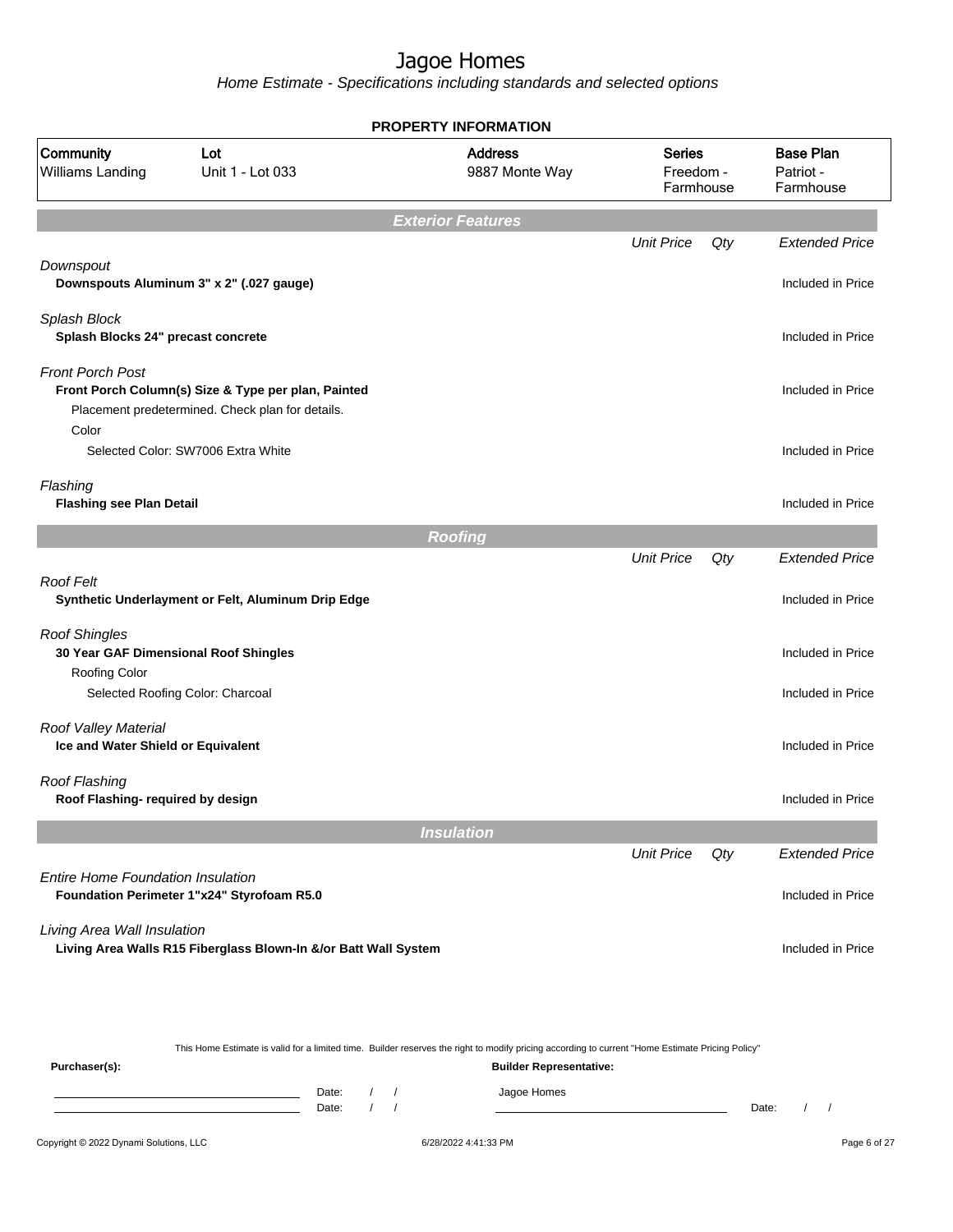Home Estimate - Specifications including standards and selected options

| <b>PROPERTY INFORMATION</b>                                                                      |                                                                                                                                  |                                     |                                         |     |                                            |  |
|--------------------------------------------------------------------------------------------------|----------------------------------------------------------------------------------------------------------------------------------|-------------------------------------|-----------------------------------------|-----|--------------------------------------------|--|
| Community<br>Williams Landing                                                                    | Lot<br>Unit 1 - Lot 033                                                                                                          | <b>Address</b><br>9887 Monte Way    | <b>Series</b><br>Freedom -<br>Farmhouse |     | <b>Base Plan</b><br>Patriot -<br>Farmhouse |  |
|                                                                                                  |                                                                                                                                  | <b>Insulation</b>                   |                                         |     |                                            |  |
|                                                                                                  |                                                                                                                                  |                                     | <b>Unit Price</b>                       | Qty | <b>Extended Price</b>                      |  |
| Living Area Ceiling Insulation                                                                   | Living Area Flat Ceiling R38 (Average) Blown-In Fiberglass                                                                       |                                     |                                         |     | Included in Price                          |  |
|                                                                                                  |                                                                                                                                  | <b>Drywall &amp; Paint Finishes</b> |                                         |     |                                            |  |
|                                                                                                  |                                                                                                                                  |                                     | <b>Unit Price</b>                       | Qty | <b>Extended Price</b>                      |  |
| <b>Interior Home Wall Finish</b>                                                                 | 1/2" Drywall   Finished, Primed, & Painted Smooth                                                                                |                                     |                                         |     | Included in Price                          |  |
| <b>Interior Home Ceiling Finish</b><br><b>Drywall   Textured Throughout</b>                      | 1/2in Structural or 5/8in Drywall   Stomped Texture   White                                                                      |                                     |                                         |     | Included in Price                          |  |
| Garage Drywall and Finish Application                                                            | Two Car Garage   Drywall, Prime, & Paint<br>Entire Home Paint Color used unless otherwise specified under Additional Paint Color |                                     |                                         |     | Included in Price                          |  |
| <b>Mechanical Storage</b><br><b>Unfinished Drywall</b>                                           |                                                                                                                                  |                                     |                                         |     | Included in Price                          |  |
| <b>Interior Wall Surfaces Paint</b><br><b>Sherwin Williams Duration Latex   Flat</b><br>Color    | Selected Color: SW7043 Worldly Gray                                                                                              |                                     |                                         |     | Included in Price<br>Included in Price     |  |
| Sheen                                                                                            |                                                                                                                                  |                                     |                                         |     |                                            |  |
| Selected Sheen: Flat                                                                             |                                                                                                                                  |                                     |                                         |     | Included in Price                          |  |
| Interior Trim & Door Paint                                                                       | Trim & Door   Sherwin Williams ProClassic Waterborne Acrylic   Semi-Gloss                                                        |                                     |                                         |     | Included in Price                          |  |
| Color                                                                                            | Selected Color: SW7006 Extra White                                                                                               |                                     |                                         |     | Included in Price                          |  |
| <b>Exterior Door Paint</b><br><b>Exterior Door Color   Latex</b><br>painted Interior Trim Color. | Paint color for all HINGED Exterior Doors, Including Front Door. Interior of door will be                                        |                                     |                                         |     | Included in Price                          |  |
| Color                                                                                            | Color Requests outside of Available Personal Options will be subject to approval.<br>Selected Color: SW6258 Tricorn Black        |                                     |                                         |     | Included in Price                          |  |

This Home Estimate is valid for a limited time. Builder reserves the right to modify pricing according to current "Home Estimate Pricing Policy"

| Purchaser(s): |                |  | <b>Builder Representative:</b> |       |  |
|---------------|----------------|--|--------------------------------|-------|--|
|               | Date:<br>Date: |  | Jagoe Homes                    | Date: |  |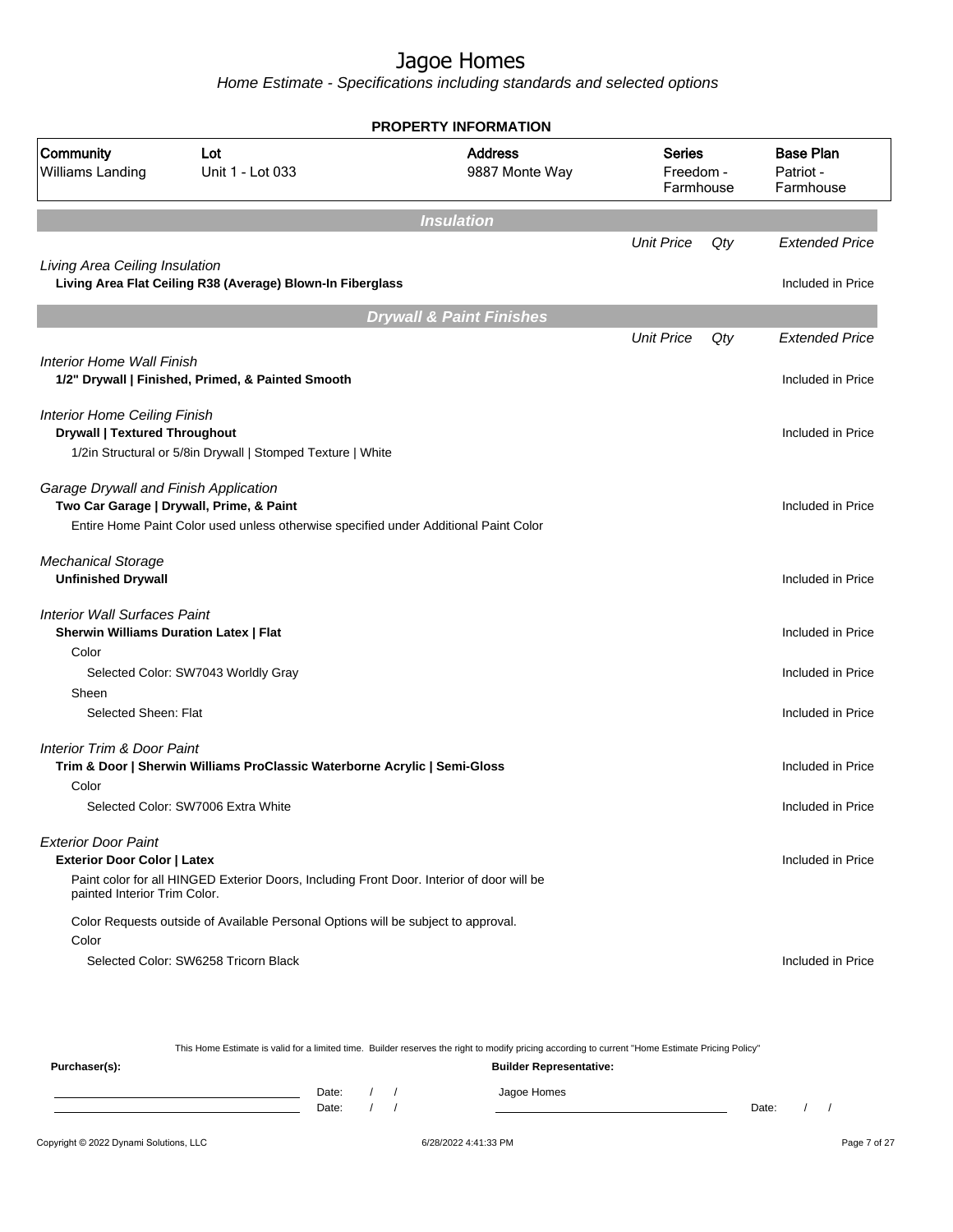|                                                                                    | <b>PROPERTY INFORMATION</b>                                                                                                                                                                                                                                                                                                                                        |                                      |                                               |                                  |     |                                                 |  |  |
|------------------------------------------------------------------------------------|--------------------------------------------------------------------------------------------------------------------------------------------------------------------------------------------------------------------------------------------------------------------------------------------------------------------------------------------------------------------|--------------------------------------|-----------------------------------------------|----------------------------------|-----|-------------------------------------------------|--|--|
| Community<br>Williams Landing                                                      | Lot<br>Unit 1 - Lot 033                                                                                                                                                                                                                                                                                                                                            |                                      | <b>Address</b><br>9887 Monte Way              | Series<br>Freedom -<br>Farmhouse |     | <b>Base Plan</b><br>Patriot -<br>Farmhouse      |  |  |
|                                                                                    |                                                                                                                                                                                                                                                                                                                                                                    |                                      | <b>Interior Trim/Doors</b>                    |                                  |     |                                                 |  |  |
|                                                                                    |                                                                                                                                                                                                                                                                                                                                                                    |                                      |                                               | <b>Unit Price</b>                | Qty | <b>Extended Price</b>                           |  |  |
| Entire Home Craftsman Style Trim Package<br>Baseboard 4 1/4"                       | Craftsman Interior Flat Door Casing 3 1/2", Interior Flat Window Trim 3 1/2", Interior Flat<br>Door & Window Casing: 3 1/2" 1015M   Base: 4 1/4"                                                                                                                                                                                                                   |                                      |                                               |                                  |     | \$995.00                                        |  |  |
| Base installed in Finished Living Areas Only                                       |                                                                                                                                                                                                                                                                                                                                                                    |                                      |                                               |                                  |     |                                                 |  |  |
| <b>Entire Home Interior Doors</b><br>Smooth Finish<br><b>Primed for Paint</b>      | Interior Door Units, Hollow Core, 6/8 Tall, 2 Panel Square, Smooth                                                                                                                                                                                                                                                                                                 |                                      |                                               |                                  |     | \$0.00                                          |  |  |
| <b>Open Stairway with Balusters</b><br>unless otherwise specified<br>Room 3 option | 21/2 Open Steps w/Wrought Iron Balusters, Oak Handrail & Newel Post, Carpet Runner<br>Exposed Step End, Newel Post, Rosette, Hand Rail to be Stained. Stain TBD. Skirt Board &<br>Risers to be painted Interior Trim Color. Carpet Steps to be Entire Home Carpet Selection<br>Technical Specification: 3-steps included. must be chosen in conjunction with Bonus |                                      |                                               |                                  |     | \$1,080.00                                      |  |  |
| Pattern                                                                            |                                                                                                                                                                                                                                                                                                                                                                    |                                      |                                               |                                  |     |                                                 |  |  |
| Selected Pattern: Straight<br><b>Stain Color</b>                                   |                                                                                                                                                                                                                                                                                                                                                                    |                                      |                                               |                                  |     | Included in Price                               |  |  |
|                                                                                    | Selected Stain Color: MW407 Smokewood                                                                                                                                                                                                                                                                                                                              |                                      |                                               |                                  |     | Included in Price                               |  |  |
|                                                                                    |                                                                                                                                                                                                                                                                                                                                                                    | <b>Door Hardware</b>                 |                                               |                                  |     |                                                 |  |  |
|                                                                                    |                                                                                                                                                                                                                                                                                                                                                                    |                                      |                                               | <b>Unit Price</b>                | Qty | <b>Extended Price</b>                           |  |  |
| <b>Front Door Handleset</b>                                                        | Kwikset Amador Handleset Front Door Hardware                                                                                                                                                                                                                                                                                                                       |                                      |                                               |                                  |     | \$150.00                                        |  |  |
| and Hinges of Front Door.                                                          | Includes (1) Exterior Handleset and (1) Interior Door Hardware, to match Exterior Door<br>Hardware Selection Style. Finish selection will be indicated below for Interior Door Hardware                                                                                                                                                                            |                                      |                                               |                                  |     |                                                 |  |  |
| Front Door Handle Set Finish                                                       | Selected Front Door Handle Set Finish: Satin Nickel                                                                                                                                                                                                                                                                                                                |                                      |                                               |                                  |     | Included in Price                               |  |  |
| Hinge & Interior Hardware Finish                                                   |                                                                                                                                                                                                                                                                                                                                                                    |                                      |                                               |                                  |     |                                                 |  |  |
|                                                                                    | Selected Hinge & Interior Hardware Finish: Match Exterior Handleset - Satin Nickel                                                                                                                                                                                                                                                                                 |                                      |                                               |                                  |     | Included in Price                               |  |  |
| <b>Home Exterior Door Hardware</b>                                                 | Kwikset Ladera Lever Handle Exterior Door Hardware                                                                                                                                                                                                                                                                                                                 |                                      |                                               |                                  |     | \$60.00                                         |  |  |
|                                                                                    | Includes Front Door (if Front Door Handleset is not selected) Garage to Home Door and any<br>Hinged Patio or Service Door selected in the HE.                                                                                                                                                                                                                      |                                      |                                               |                                  |     |                                                 |  |  |
| Finish<br>Selected Finish: Satin Nickel                                            |                                                                                                                                                                                                                                                                                                                                                                    |                                      |                                               |                                  |     | Included in Price                               |  |  |
| Purchaser(s):                                                                      | This Home Estimate is valid for a limited time. Builder reserves the right to modify pricing according to current "Home Estimate Pricing Policy"<br>Date:<br><u> 1989 - Johann Barn, amerikansk politiker (d. 1989)</u><br>Date:                                                                                                                                   | $\left  \right $<br>$\left  \right $ | <b>Builder Representative:</b><br>Jagoe Homes |                                  |     | $\sqrt{2}$<br>Date:<br>$\overline{\phantom{a}}$ |  |  |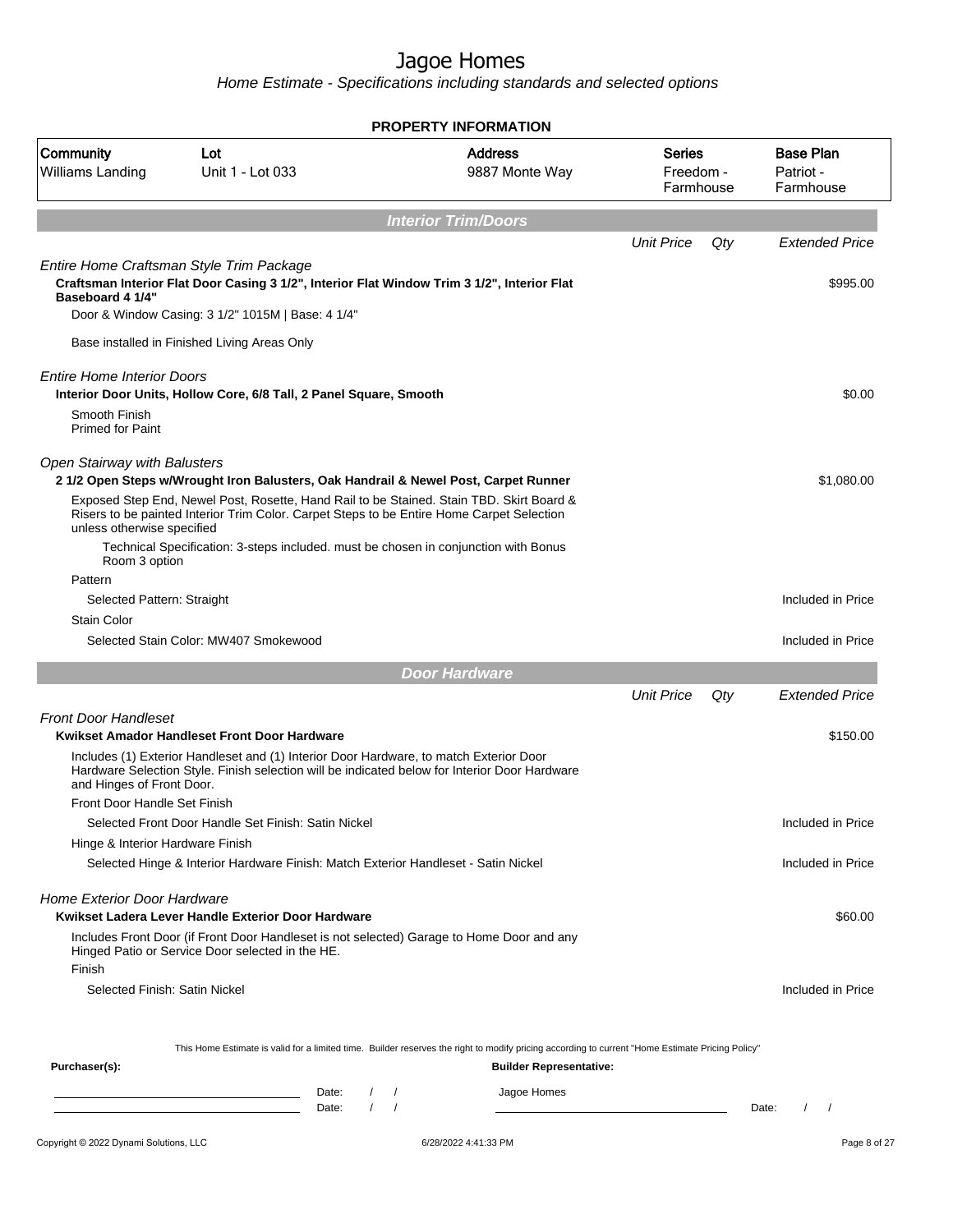|                                                |                                                                                                                                                                                             | <b>PROPERTY INFORMATION</b>      |                                         |     |                                            |
|------------------------------------------------|---------------------------------------------------------------------------------------------------------------------------------------------------------------------------------------------|----------------------------------|-----------------------------------------|-----|--------------------------------------------|
| Community<br>Williams Landing                  | Lot<br>Unit 1 - Lot 033                                                                                                                                                                     | <b>Address</b><br>9887 Monte Way | <b>Series</b><br>Freedom -<br>Farmhouse |     | <b>Base Plan</b><br>Patriot -<br>Farmhouse |
|                                                |                                                                                                                                                                                             | <b>Door Hardware</b>             |                                         |     |                                            |
|                                                |                                                                                                                                                                                             |                                  | <b>Unit Price</b>                       | Qty | <b>Extended Price</b>                      |
| <b>Entire Home Interior Door Locks</b>         |                                                                                                                                                                                             |                                  |                                         |     |                                            |
| Includes all Interior Doors                    | Kwikset Balboa Lever Handle Interior Door Knob Package                                                                                                                                      |                                  |                                         |     | \$265.00                                   |
| Finish                                         |                                                                                                                                                                                             |                                  |                                         |     |                                            |
| Selected Finish: Satin Nickel                  |                                                                                                                                                                                             |                                  |                                         |     | Included in Price                          |
| Door Stops                                     |                                                                                                                                                                                             |                                  |                                         |     |                                            |
| Hardware-Spring & Hinge Door Stops             |                                                                                                                                                                                             |                                  |                                         |     | Included in Price                          |
|                                                |                                                                                                                                                                                             | <b>Cabinets</b>                  |                                         |     |                                            |
|                                                |                                                                                                                                                                                             |                                  | <b>Unit Price</b>                       | Qty | <b>Extended Price</b>                      |
| Kitchen Cabinet Design Options                 |                                                                                                                                                                                             |                                  |                                         |     |                                            |
| <b>Upgraded Kitchen Layout</b>                 |                                                                                                                                                                                             |                                  |                                         |     | \$2,795.00                                 |
| run.                                           | 42" Wall Cabinets Base will return in L shape on rear exterior wall w/Triple Window centered<br>on Kitchen Sink. Adds (3) Floating Wall Shelves to match Kitchen Cabinets at end of L shape |                                  |                                         |     |                                            |
| w/Crown Mould.                                 | Technical Specification: Change existing layout of Wall Cabinets to 42" Tall Straight Lay                                                                                                   |                                  |                                         |     |                                            |
| <b>Kitchen Cabinets</b>                        |                                                                                                                                                                                             |                                  |                                         |     |                                            |
|                                                | Brellin Purestyle Full Overlay Laminate Cabinets w/ Floating Shelves                                                                                                                        |                                  |                                         |     | \$1,720.00                                 |
| Full Overlay Shaker Door                       |                                                                                                                                                                                             |                                  |                                         |     |                                            |
| Color                                          |                                                                                                                                                                                             |                                  |                                         |     |                                            |
| Selected Color: White                          |                                                                                                                                                                                             |                                  |                                         |     | Included in Price                          |
| <b>Owners Bath Cabinets</b>                    |                                                                                                                                                                                             |                                  |                                         |     |                                            |
| <b>Brellin Full Overlay Purestyle Laminate</b> |                                                                                                                                                                                             |                                  |                                         |     | \$240.00                                   |
| Finish                                         |                                                                                                                                                                                             |                                  |                                         |     |                                            |
| Selected Finish: White                         |                                                                                                                                                                                             |                                  |                                         |     | Included in Price                          |
| Vanity Height                                  |                                                                                                                                                                                             |                                  |                                         |     |                                            |
|                                                | Selected Vanity Height: Raised - 35"                                                                                                                                                        |                                  |                                         |     | \$70.00                                    |
| <b>Bath 2 Cabinets</b>                         |                                                                                                                                                                                             |                                  |                                         |     |                                            |
|                                                | <b>Brellin Full Overlay Purestyle Laminate</b>                                                                                                                                              |                                  |                                         |     | \$190.00                                   |
| Finish                                         |                                                                                                                                                                                             |                                  |                                         |     |                                            |
| Selected Finish: White                         |                                                                                                                                                                                             |                                  |                                         |     | Included in Price                          |
| Vanity Height                                  |                                                                                                                                                                                             |                                  |                                         |     |                                            |
|                                                | Selected Vanity Height: Raised - 35"                                                                                                                                                        |                                  |                                         |     | \$70.00                                    |
|                                                |                                                                                                                                                                                             |                                  |                                         |     |                                            |

| This Home Estimate is valid for a limited time. Builder reserves the right to modify pricing according to current "Home Estimate Pricing Policy" |       |                                |  |  |             |       |  |  |  |  |
|--------------------------------------------------------------------------------------------------------------------------------------------------|-------|--------------------------------|--|--|-------------|-------|--|--|--|--|
| Purchaser(s):                                                                                                                                    |       | <b>Builder Representative:</b> |  |  |             |       |  |  |  |  |
|                                                                                                                                                  | Date: |                                |  |  | Jagoe Homes |       |  |  |  |  |
|                                                                                                                                                  | Date: |                                |  |  |             | Date: |  |  |  |  |
|                                                                                                                                                  |       |                                |  |  |             |       |  |  |  |  |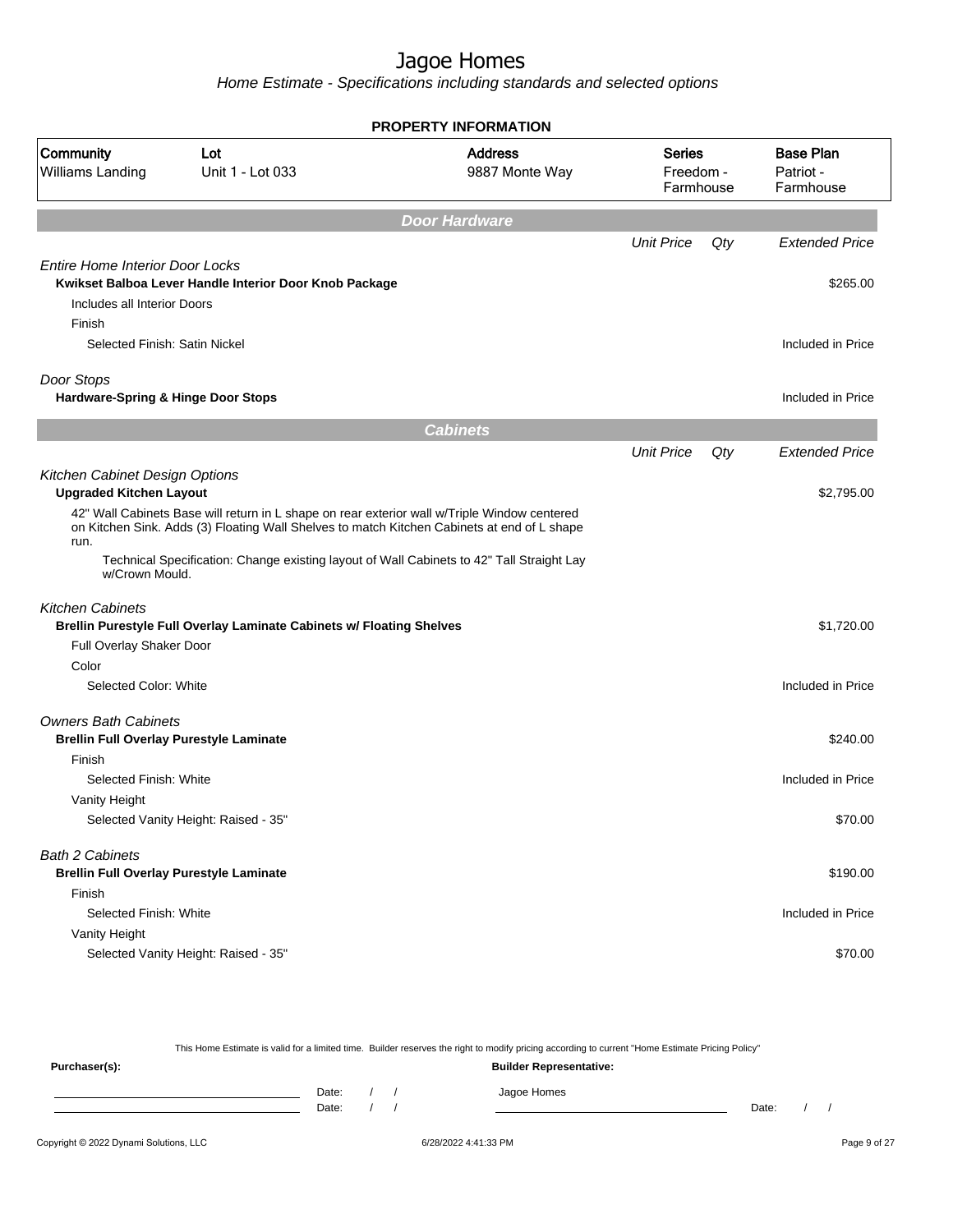| Community<br>Williams Landing                                 | Lot                                                                                                                                                    |                                               |                                                                                                                                                  |                                         |     |                                            |
|---------------------------------------------------------------|--------------------------------------------------------------------------------------------------------------------------------------------------------|-----------------------------------------------|--------------------------------------------------------------------------------------------------------------------------------------------------|-----------------------------------------|-----|--------------------------------------------|
|                                                               | Unit 1 - Lot 033                                                                                                                                       |                                               | <b>Address</b><br>9887 Monte Way                                                                                                                 | <b>Series</b><br>Freedom -<br>Farmhouse |     | <b>Base Plan</b><br>Patriot -<br>Farmhouse |
|                                                               |                                                                                                                                                        |                                               | <b>Cabinet Hardware</b>                                                                                                                          |                                         |     |                                            |
|                                                               |                                                                                                                                                        |                                               |                                                                                                                                                  | <b>Unit Price</b>                       | Qty | <b>Extended Price</b>                      |
| Kitchen Cabinet Hardware                                      |                                                                                                                                                        |                                               |                                                                                                                                                  |                                         |     |                                            |
| <b>Abigail Collection</b><br>Cabinet Door Hardware            |                                                                                                                                                        |                                               |                                                                                                                                                  |                                         |     | \$0.00                                     |
|                                                               | Selected Cabinet Door Hardware: 128mm                                                                                                                  |                                               |                                                                                                                                                  |                                         |     | Included in Price                          |
| <b>Cabinet Drawer Hardware</b>                                |                                                                                                                                                        |                                               |                                                                                                                                                  |                                         |     |                                            |
|                                                               | Selected Cabinet Drawer Hardware: 128mm                                                                                                                |                                               |                                                                                                                                                  |                                         |     | Included in Price                          |
| Finish                                                        |                                                                                                                                                        |                                               |                                                                                                                                                  |                                         |     |                                            |
|                                                               | Selected Finish: Polished Chrome                                                                                                                       |                                               |                                                                                                                                                  |                                         |     | Included in Price                          |
| <b>Owner's Bath Cabinet Hardware</b>                          |                                                                                                                                                        |                                               |                                                                                                                                                  |                                         |     |                                            |
| <b>Abigail Collection</b>                                     |                                                                                                                                                        |                                               |                                                                                                                                                  |                                         |     | \$0.00                                     |
| Cabinet Door Hardware                                         |                                                                                                                                                        |                                               |                                                                                                                                                  |                                         |     |                                            |
|                                                               | Selected Cabinet Door Hardware: 128mm                                                                                                                  |                                               |                                                                                                                                                  |                                         |     | Included in Price                          |
| <b>Cabinet Drawer Hardware</b>                                |                                                                                                                                                        |                                               |                                                                                                                                                  |                                         |     |                                            |
|                                                               | Selected Cabinet Drawer Hardware: 128mm                                                                                                                |                                               |                                                                                                                                                  |                                         |     | Included in Price                          |
| Finish                                                        |                                                                                                                                                        |                                               |                                                                                                                                                  |                                         |     |                                            |
| Selected Finish: Polished Chrome                              |                                                                                                                                                        |                                               |                                                                                                                                                  |                                         |     | Included in Price                          |
| <b>Bath 2 Cabinet Hardware</b>                                |                                                                                                                                                        |                                               |                                                                                                                                                  |                                         |     |                                            |
| <b>Abigail Collection</b>                                     |                                                                                                                                                        |                                               |                                                                                                                                                  |                                         |     | \$0.00                                     |
| <b>Cabinet Door Hardware</b>                                  |                                                                                                                                                        |                                               |                                                                                                                                                  |                                         |     |                                            |
|                                                               | Selected Cabinet Door Hardware: 128mm                                                                                                                  |                                               |                                                                                                                                                  |                                         |     | Included in Price                          |
| <b>Cabinet Drawer Hardware</b>                                |                                                                                                                                                        |                                               |                                                                                                                                                  |                                         |     |                                            |
|                                                               | Selected Cabinet Drawer Hardware: 96mm                                                                                                                 |                                               |                                                                                                                                                  |                                         |     | Included in Price                          |
| Finish                                                        |                                                                                                                                                        |                                               |                                                                                                                                                  |                                         |     |                                            |
| Selected Finish: Polished Chrome                              |                                                                                                                                                        |                                               |                                                                                                                                                  |                                         |     | Included in Price                          |
|                                                               |                                                                                                                                                        |                                               | <b>Countertops</b>                                                                                                                               |                                         |     |                                            |
|                                                               |                                                                                                                                                        |                                               |                                                                                                                                                  | <b>Unit Price</b>                       | Qty | <b>Extended Price</b>                      |
| Ugraded Kitchen Design - Countertops<br>Granite   3cm Class I |                                                                                                                                                        |                                               |                                                                                                                                                  |                                         |     | \$3,020.00                                 |
|                                                               | Includes Stainless Steel Undermount Double Bowl Sink and 4 in Granite splash. Included<br>splash will be removed if decorative backsplash is selected. |                                               |                                                                                                                                                  |                                         |     |                                            |
|                                                               | Granite is not seamless and seams will be visible and can be felt.<br>Colors could vary from samples due to the nature of natural stone.               |                                               |                                                                                                                                                  |                                         |     |                                            |
| Color                                                         |                                                                                                                                                        |                                               |                                                                                                                                                  |                                         |     |                                            |
| Selected Color: Valle Nevado                                  |                                                                                                                                                        |                                               |                                                                                                                                                  |                                         |     | Included in Price                          |
| Edge Profile                                                  |                                                                                                                                                        |                                               |                                                                                                                                                  |                                         |     |                                            |
|                                                               | Selected Edge Profile: Pencil Edge Top & Bottom                                                                                                        |                                               |                                                                                                                                                  |                                         |     | Included in Price                          |
|                                                               |                                                                                                                                                        |                                               |                                                                                                                                                  |                                         |     |                                            |
|                                                               |                                                                                                                                                        |                                               | This Home Estimate is valid for a limited time. Builder reserves the right to modify pricing according to current "Home Estimate Pricing Policy" |                                         |     |                                            |
| Purchaser(s):                                                 |                                                                                                                                                        |                                               | <b>Builder Representative:</b>                                                                                                                   |                                         |     |                                            |
|                                                               | Date:<br><u> 1989 - Johann Barn, mars et al. (b. 1989)</u>                                                                                             | $\sqrt{ }$<br>$\prime$<br>$\sqrt{ }$<br>Date: | Jagoe Homes                                                                                                                                      |                                         |     |                                            |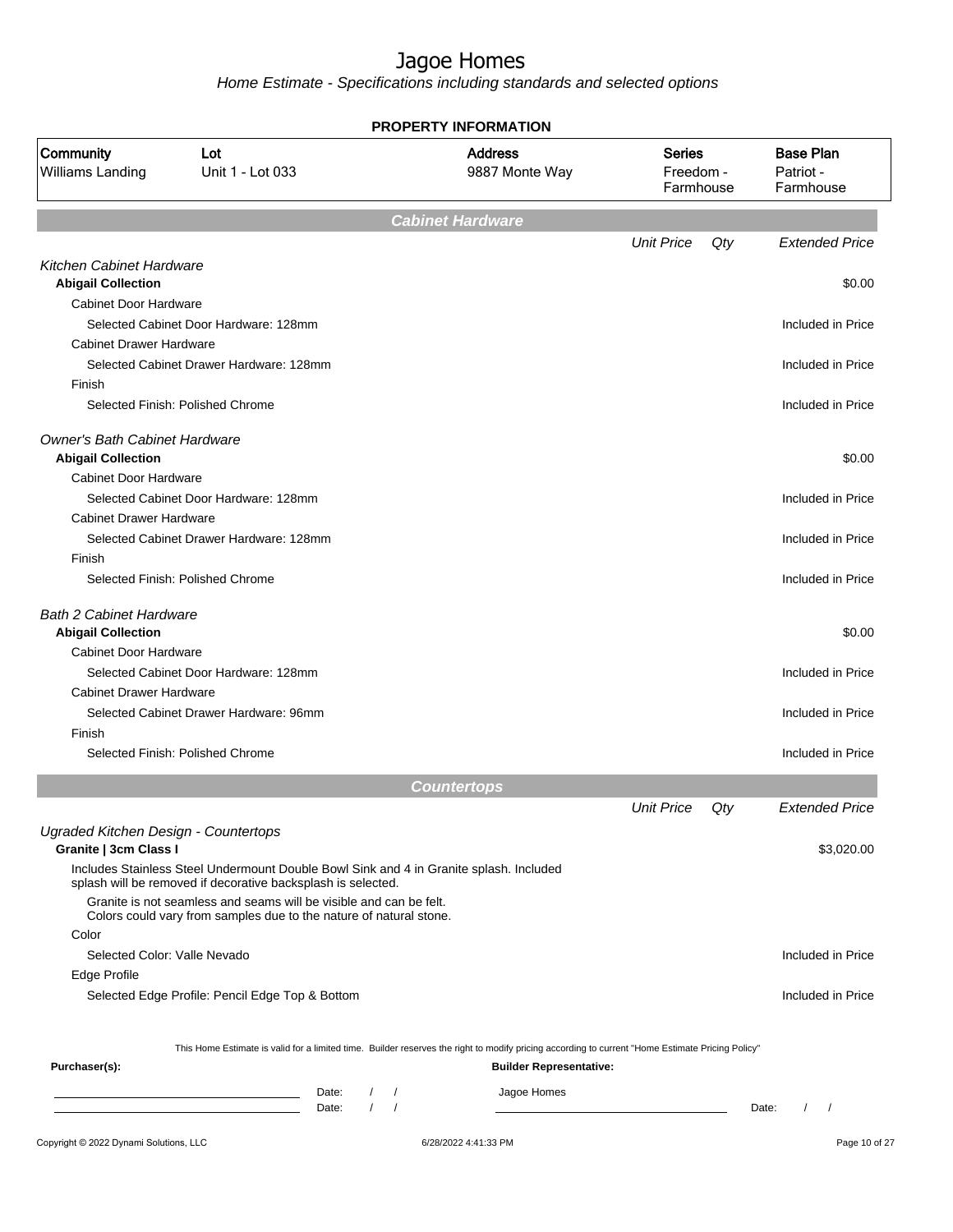Home Estimate - Specifications including standards and selected options

|                                                                    |                                                            | <b>PROPERTY INFORMATION</b>       |                                         |     |                                            |
|--------------------------------------------------------------------|------------------------------------------------------------|-----------------------------------|-----------------------------------------|-----|--------------------------------------------|
| Community<br><b>Williams Landing</b>                               | Lot<br>Unit 1 - Lot 033                                    | <b>Address</b><br>9887 Monte Way  | <b>Series</b><br>Freedom -<br>Farmhouse |     | <b>Base Plan</b><br>Patriot -<br>Farmhouse |
|                                                                    |                                                            | <b>Countertops</b>                |                                         |     |                                            |
|                                                                    |                                                            |                                   | <b>Unit Price</b>                       | Qty | <b>Extended Price</b>                      |
| Upgraded Kitchen Design - Backsplash<br>Subway Tile   4" x 12"     |                                                            |                                   |                                         |     | \$1,175.00                                 |
|                                                                    | Make a design statement in timeless subway tile.           |                                   |                                         |     |                                            |
| <b>Daltile</b>                                                     |                                                            |                                   |                                         |     |                                            |
| <b>Ceramic Install Pattern</b>                                     |                                                            |                                   |                                         |     |                                            |
|                                                                    | Selected Ceramic Install Pattern: Half Offset - Horizontal |                                   |                                         |     | Included in Price                          |
| Color                                                              |                                                            |                                   |                                         |     |                                            |
| Selected Color: White                                              |                                                            |                                   |                                         |     | Included in Price                          |
| <b>Grout Color</b>                                                 |                                                            |                                   |                                         |     |                                            |
|                                                                    | Selected Grout Color: 93 Warm Gray                         |                                   |                                         |     | Included in Price                          |
| Trim                                                               |                                                            |                                   |                                         |     |                                            |
|                                                                    | Selected Trim: Jolly   Polished Chrome                     |                                   |                                         |     | Included in Price                          |
| Bath 2 Vanity Top                                                  | Rectangular Wave Bowl - Cultured Marble                    |                                   |                                         |     | \$155.00                                   |
| Color                                                              |                                                            |                                   |                                         |     |                                            |
|                                                                    | Selected Color: #250 Carrera Frost - Matte                 |                                   |                                         |     | Included in Price                          |
|                                                                    |                                                            | <b>Countertops / Backsplashes</b> |                                         |     |                                            |
|                                                                    |                                                            |                                   | <b>Unit Price</b>                       | Qty | <b>Extended Price</b>                      |
| Owners Bath   Vanity Countertop                                    |                                                            |                                   |                                         |     |                                            |
| <b>Cultured Marble</b>                                             |                                                            |                                   |                                         |     | Included in Price                          |
|                                                                    |                                                            | <b>Mirrors</b>                    |                                         |     |                                            |
|                                                                    |                                                            |                                   | <b>Unit Price</b>                       | Qty | <b>Extended Price</b>                      |
| <b>Owners Bath Mirrors</b>                                         | Beveled Edge Mirror(s)   Per Base Plan                     |                                   |                                         |     | Included in Price                          |
|                                                                    |                                                            |                                   |                                         |     |                                            |
| Bath 2 Mirror<br>Beveled Edge Mirror(s), Size per Plan             |                                                            |                                   |                                         |     | Included in Price                          |
| <b>Powder Room Mirror</b><br>Beveled Edge Mirror(s), Size per Plan |                                                            |                                   |                                         |     | Included in Price                          |
|                                                                    |                                                            |                                   |                                         |     |                                            |

This Home Estimate is valid for a limited time. Builder reserves the right to modify pricing according to current "Home Estimate Pricing Policy"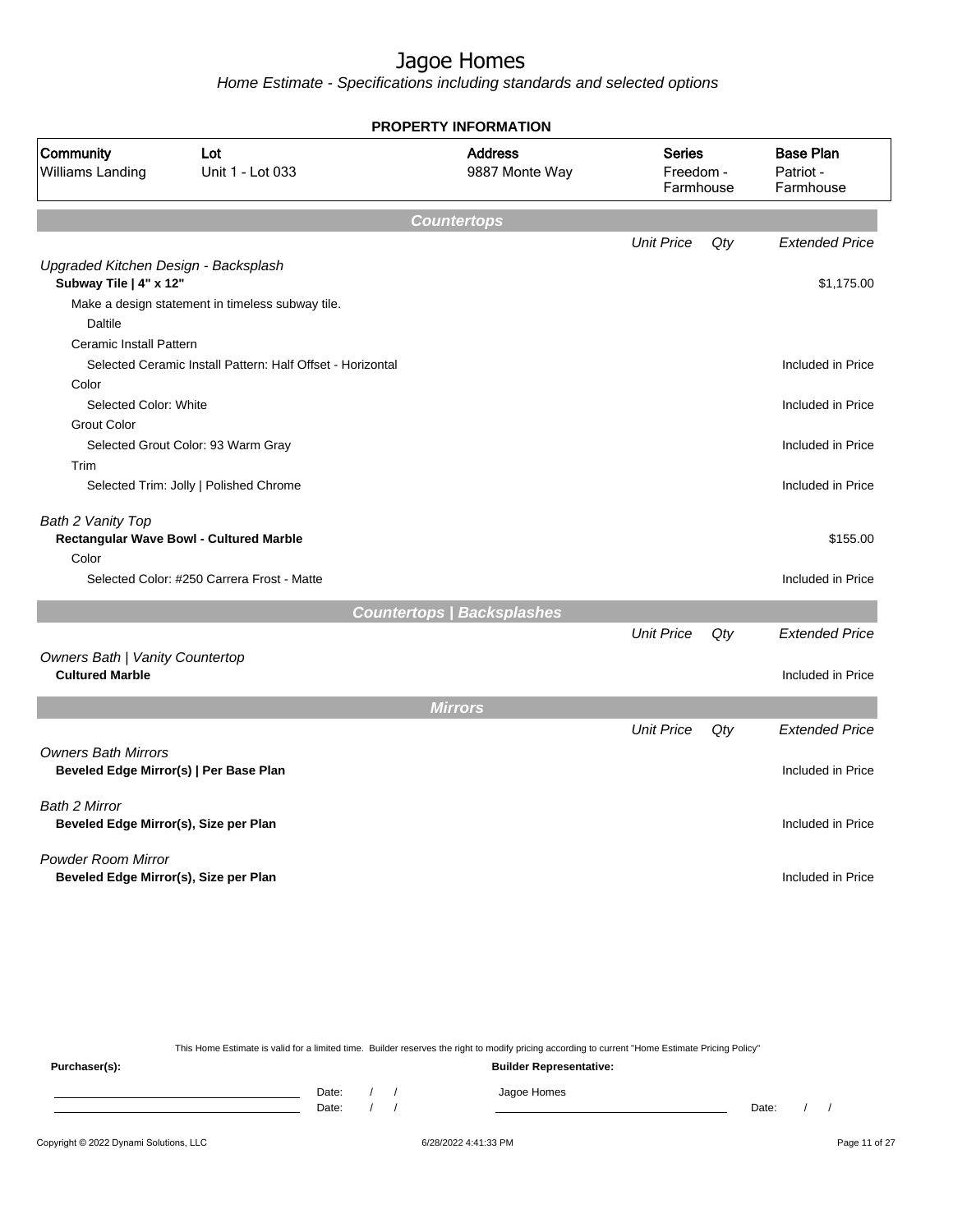Home Estimate - Specifications including standards and selected options

|                                                                           | <b>PROPERTY INFORMATION</b>                                                                   |                                  |                                         |     |                                            |  |  |  |
|---------------------------------------------------------------------------|-----------------------------------------------------------------------------------------------|----------------------------------|-----------------------------------------|-----|--------------------------------------------|--|--|--|
| Community<br>Williams Landing                                             | Lot<br>Unit 1 - Lot 033                                                                       | <b>Address</b><br>9887 Monte Way | <b>Series</b><br>Freedom -<br>Farmhouse |     | <b>Base Plan</b><br>Patriot -<br>Farmhouse |  |  |  |
|                                                                           |                                                                                               | <b>Appliances</b>                |                                         |     |                                            |  |  |  |
|                                                                           |                                                                                               |                                  | <b>Unit Price</b>                       | Qty | <b>Extended Price</b>                      |  |  |  |
| Kitchen Range                                                             |                                                                                               |                                  |                                         |     |                                            |  |  |  |
|                                                                           | Range - Gas - Free Standing Continuous Grates                                                 |                                  |                                         |     | \$320.00                                   |  |  |  |
| Finish                                                                    | Selected Finish: Stainless Steel - JGBS66REKSS                                                |                                  |                                         |     | \$365.00                                   |  |  |  |
| Kitchen Microwave or Microwave Hood<br><b>Microwave - Stainless Steel</b> |                                                                                               |                                  |                                         |     | \$80.00                                    |  |  |  |
|                                                                           | GE® 1.6 CU. FT. OVER-THE-RANGE MICROWAVE OVEN                                                 |                                  |                                         |     |                                            |  |  |  |
|                                                                           | Technical Specification: APPROXIMATE DIMENSIONS (HxWxD)<br>16 1/8 H x 29 7/8 W x 15 9/16 D in |                                  |                                         |     |                                            |  |  |  |
| Finish                                                                    |                                                                                               |                                  |                                         |     |                                            |  |  |  |
|                                                                           | Selected Finish: Stainless Steel - JVM3160RFSS                                                |                                  |                                         |     | Included in Price                          |  |  |  |
| Kitchen Dishwasher                                                        |                                                                                               |                                  |                                         |     |                                            |  |  |  |
|                                                                           | Dishwasher - Front Control - Stainless Steel                                                  |                                  |                                         |     | \$60.00                                    |  |  |  |
| <b>CYCLE &amp; DRY BOOST</b>                                              | GE® FRONT CONTROL WITH PLASTIC INTERIOR DISHWASHER WITH SANITIZE                              |                                  |                                         |     |                                            |  |  |  |
|                                                                           | Technical Specification: APPROXIMATE DIMENSIONS (HxWxD)<br>33 3/8 H x 23 3/4 W x 24 D in      |                                  |                                         |     |                                            |  |  |  |
| Finish                                                                    |                                                                                               |                                  |                                         |     |                                            |  |  |  |
|                                                                           | Selected Finish: GDF550PSRSS                                                                  |                                  |                                         |     | Included in Price                          |  |  |  |
| Refrigerator                                                              |                                                                                               |                                  |                                         |     |                                            |  |  |  |
|                                                                           | Refrigerator - Side by Side w/ Ice & Water on Door                                            |                                  |                                         |     | Included in Price                          |  |  |  |
| Finish                                                                    | Selected Finish: Stainless Steel - GSS25GYPFS                                                 |                                  |                                         |     | \$165.00                                   |  |  |  |
|                                                                           |                                                                                               |                                  |                                         |     |                                            |  |  |  |
|                                                                           |                                                                                               | <b>Plumbing</b>                  |                                         |     |                                            |  |  |  |
|                                                                           |                                                                                               |                                  | <b>Unit Price</b>                       | Qty | <b>Extended Price</b>                      |  |  |  |
| Owner's Bath Fixture Color Package<br><b>Bath Fixture Color</b>           |                                                                                               |                                  |                                         |     | Included in Price                          |  |  |  |
| Color                                                                     |                                                                                               |                                  |                                         |     |                                            |  |  |  |
| Selected Color: White                                                     |                                                                                               |                                  |                                         |     | Included in Price                          |  |  |  |
| Owner's Bath Vanity                                                       |                                                                                               |                                  |                                         |     |                                            |  |  |  |
|                                                                           | 72" Double Bowl Vanity - w/LCD24 Linen Cabinet                                                |                                  |                                         |     | \$2,190.00                                 |  |  |  |
|                                                                           |                                                                                               |                                  |                                         |     |                                            |  |  |  |

This Home Estimate is valid for a limited time. Builder reserves the right to modify pricing according to current "Home Estimate Pricing Policy" **Purchaser(s): Builder Representative:** Date: / / Jagoe Homes<br>Date: / / Jagoe Homes Date: / / Date: / /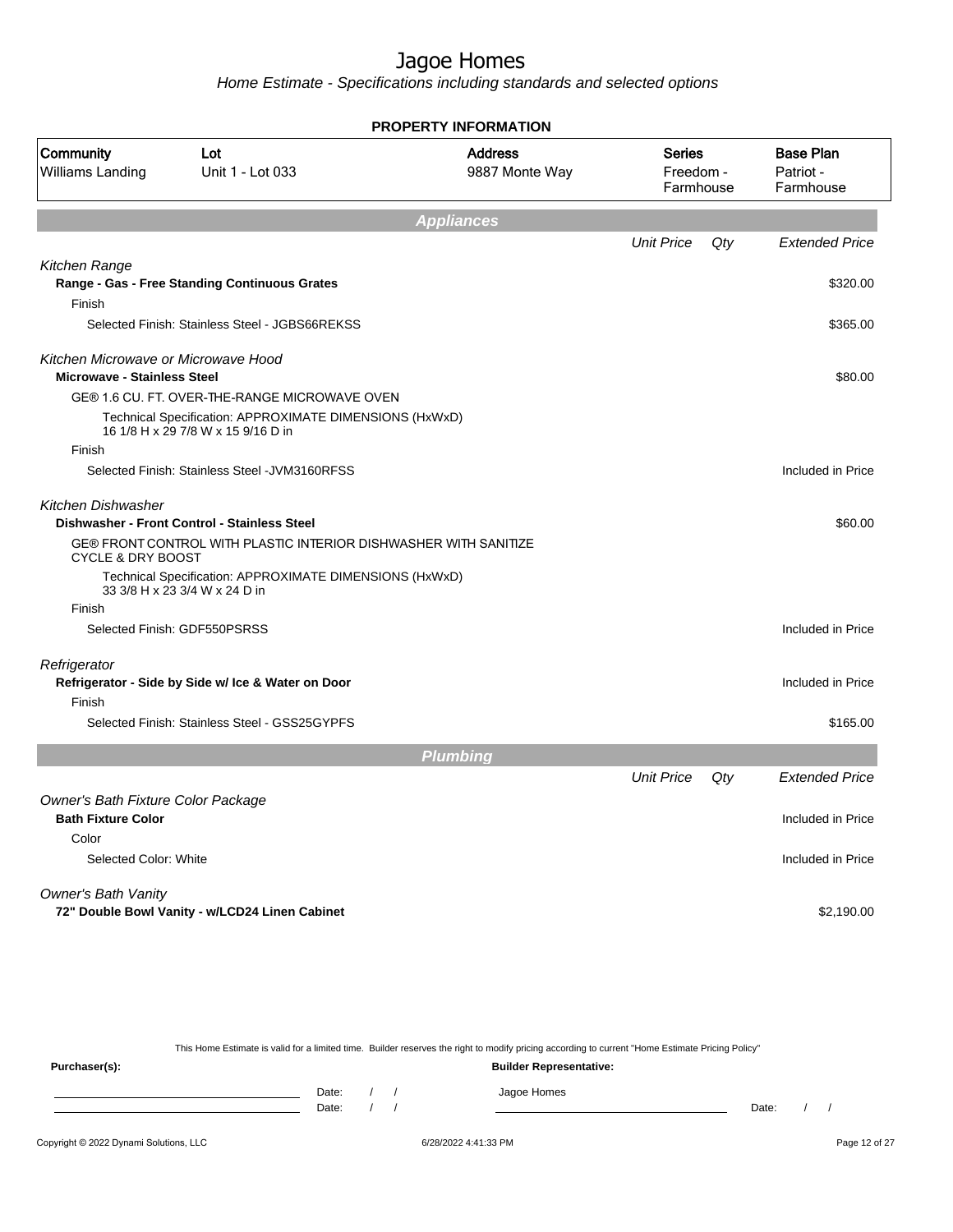Home Estimate - Specifications including standards and selected options

| <b>Base Plan</b><br><b>Address</b><br><b>Series</b><br><b>Community</b><br>Lot<br>Williams Landing<br>Unit 1 - Lot 033<br>9887 Monte Way<br>Freedom -<br>Patriot -<br>Farmhouse<br>Farmhouse<br><b>Plumbing</b><br><b>Unit Price</b><br>Qty<br><b>Extended Price</b><br><b>Owner's Bath Lavatory Faucet</b><br>Delta Ashlyn Faucet - 2564<br>2<br>Included in Price<br>Finish<br>Selected Finish: Chrome<br>Included in Price<br>Owner's Bath Tub/Shower or Shower Stall<br>60" Fiberglass Shower Stall with Framed Sliding Shower Door<br>\$1,170.00<br>Semi Frameless Chrome Shower Door with Clear Glass Included Plan may be revised to<br>accomodate shower.<br><b>Glass Pattern</b><br>Selected Glass Pattern: Clear<br>Included in Price<br>Semi Frameless Sliding Shower Door<br>Selected Semi Frameless Sliding Shower Door: N/A<br>Included in Price<br><b>Shower Door</b><br>Selected Shower Door: Chrome<br>Included in Price<br><b>Owner's Bath Shower Stall Faucet</b><br>Delta Ashlyn Shower Stall Faucet T14264<br>Included in Price<br>Model # T14264<br>Finish<br>Selected Finish: Chrome<br>Included in Price<br><b>Owner's Bath Commode</b><br>Standard 1.6 Gallon Commode, 2 pc.<br>Included in Price<br>1.6 Gallon<br>2 PC<br>Owner's Bath Towel Bar or Robe Hooks & Paper Holder<br>Sage Robe Hooks (Qty 2) & Paper Holder<br>\$40.00<br>Hooks to be hung 67" above Finished Floor unless customer selects different location.<br>Finish<br>Selected Finish: Chrome<br>Included in Price<br><b>Bath 2 Fixture Color Package</b><br><b>Bath Fixture Color</b><br>Included in Price<br>Color<br>Selected Color: White<br>Included in Price | <b>PROPERTY INFORMATION</b> |  |  |  |  |  |  |  |
|-----------------------------------------------------------------------------------------------------------------------------------------------------------------------------------------------------------------------------------------------------------------------------------------------------------------------------------------------------------------------------------------------------------------------------------------------------------------------------------------------------------------------------------------------------------------------------------------------------------------------------------------------------------------------------------------------------------------------------------------------------------------------------------------------------------------------------------------------------------------------------------------------------------------------------------------------------------------------------------------------------------------------------------------------------------------------------------------------------------------------------------------------------------------------------------------------------------------------------------------------------------------------------------------------------------------------------------------------------------------------------------------------------------------------------------------------------------------------------------------------------------------------------------------------------------------------------------------------------------------------------------------------------------------|-----------------------------|--|--|--|--|--|--|--|
|                                                                                                                                                                                                                                                                                                                                                                                                                                                                                                                                                                                                                                                                                                                                                                                                                                                                                                                                                                                                                                                                                                                                                                                                                                                                                                                                                                                                                                                                                                                                                                                                                                                                 |                             |  |  |  |  |  |  |  |
|                                                                                                                                                                                                                                                                                                                                                                                                                                                                                                                                                                                                                                                                                                                                                                                                                                                                                                                                                                                                                                                                                                                                                                                                                                                                                                                                                                                                                                                                                                                                                                                                                                                                 |                             |  |  |  |  |  |  |  |
|                                                                                                                                                                                                                                                                                                                                                                                                                                                                                                                                                                                                                                                                                                                                                                                                                                                                                                                                                                                                                                                                                                                                                                                                                                                                                                                                                                                                                                                                                                                                                                                                                                                                 |                             |  |  |  |  |  |  |  |
|                                                                                                                                                                                                                                                                                                                                                                                                                                                                                                                                                                                                                                                                                                                                                                                                                                                                                                                                                                                                                                                                                                                                                                                                                                                                                                                                                                                                                                                                                                                                                                                                                                                                 |                             |  |  |  |  |  |  |  |
|                                                                                                                                                                                                                                                                                                                                                                                                                                                                                                                                                                                                                                                                                                                                                                                                                                                                                                                                                                                                                                                                                                                                                                                                                                                                                                                                                                                                                                                                                                                                                                                                                                                                 |                             |  |  |  |  |  |  |  |
|                                                                                                                                                                                                                                                                                                                                                                                                                                                                                                                                                                                                                                                                                                                                                                                                                                                                                                                                                                                                                                                                                                                                                                                                                                                                                                                                                                                                                                                                                                                                                                                                                                                                 |                             |  |  |  |  |  |  |  |
|                                                                                                                                                                                                                                                                                                                                                                                                                                                                                                                                                                                                                                                                                                                                                                                                                                                                                                                                                                                                                                                                                                                                                                                                                                                                                                                                                                                                                                                                                                                                                                                                                                                                 |                             |  |  |  |  |  |  |  |
|                                                                                                                                                                                                                                                                                                                                                                                                                                                                                                                                                                                                                                                                                                                                                                                                                                                                                                                                                                                                                                                                                                                                                                                                                                                                                                                                                                                                                                                                                                                                                                                                                                                                 |                             |  |  |  |  |  |  |  |
|                                                                                                                                                                                                                                                                                                                                                                                                                                                                                                                                                                                                                                                                                                                                                                                                                                                                                                                                                                                                                                                                                                                                                                                                                                                                                                                                                                                                                                                                                                                                                                                                                                                                 |                             |  |  |  |  |  |  |  |
|                                                                                                                                                                                                                                                                                                                                                                                                                                                                                                                                                                                                                                                                                                                                                                                                                                                                                                                                                                                                                                                                                                                                                                                                                                                                                                                                                                                                                                                                                                                                                                                                                                                                 |                             |  |  |  |  |  |  |  |
|                                                                                                                                                                                                                                                                                                                                                                                                                                                                                                                                                                                                                                                                                                                                                                                                                                                                                                                                                                                                                                                                                                                                                                                                                                                                                                                                                                                                                                                                                                                                                                                                                                                                 |                             |  |  |  |  |  |  |  |
|                                                                                                                                                                                                                                                                                                                                                                                                                                                                                                                                                                                                                                                                                                                                                                                                                                                                                                                                                                                                                                                                                                                                                                                                                                                                                                                                                                                                                                                                                                                                                                                                                                                                 |                             |  |  |  |  |  |  |  |
|                                                                                                                                                                                                                                                                                                                                                                                                                                                                                                                                                                                                                                                                                                                                                                                                                                                                                                                                                                                                                                                                                                                                                                                                                                                                                                                                                                                                                                                                                                                                                                                                                                                                 |                             |  |  |  |  |  |  |  |
|                                                                                                                                                                                                                                                                                                                                                                                                                                                                                                                                                                                                                                                                                                                                                                                                                                                                                                                                                                                                                                                                                                                                                                                                                                                                                                                                                                                                                                                                                                                                                                                                                                                                 |                             |  |  |  |  |  |  |  |
|                                                                                                                                                                                                                                                                                                                                                                                                                                                                                                                                                                                                                                                                                                                                                                                                                                                                                                                                                                                                                                                                                                                                                                                                                                                                                                                                                                                                                                                                                                                                                                                                                                                                 |                             |  |  |  |  |  |  |  |
|                                                                                                                                                                                                                                                                                                                                                                                                                                                                                                                                                                                                                                                                                                                                                                                                                                                                                                                                                                                                                                                                                                                                                                                                                                                                                                                                                                                                                                                                                                                                                                                                                                                                 |                             |  |  |  |  |  |  |  |
|                                                                                                                                                                                                                                                                                                                                                                                                                                                                                                                                                                                                                                                                                                                                                                                                                                                                                                                                                                                                                                                                                                                                                                                                                                                                                                                                                                                                                                                                                                                                                                                                                                                                 |                             |  |  |  |  |  |  |  |
|                                                                                                                                                                                                                                                                                                                                                                                                                                                                                                                                                                                                                                                                                                                                                                                                                                                                                                                                                                                                                                                                                                                                                                                                                                                                                                                                                                                                                                                                                                                                                                                                                                                                 |                             |  |  |  |  |  |  |  |
|                                                                                                                                                                                                                                                                                                                                                                                                                                                                                                                                                                                                                                                                                                                                                                                                                                                                                                                                                                                                                                                                                                                                                                                                                                                                                                                                                                                                                                                                                                                                                                                                                                                                 |                             |  |  |  |  |  |  |  |
|                                                                                                                                                                                                                                                                                                                                                                                                                                                                                                                                                                                                                                                                                                                                                                                                                                                                                                                                                                                                                                                                                                                                                                                                                                                                                                                                                                                                                                                                                                                                                                                                                                                                 |                             |  |  |  |  |  |  |  |
|                                                                                                                                                                                                                                                                                                                                                                                                                                                                                                                                                                                                                                                                                                                                                                                                                                                                                                                                                                                                                                                                                                                                                                                                                                                                                                                                                                                                                                                                                                                                                                                                                                                                 |                             |  |  |  |  |  |  |  |
|                                                                                                                                                                                                                                                                                                                                                                                                                                                                                                                                                                                                                                                                                                                                                                                                                                                                                                                                                                                                                                                                                                                                                                                                                                                                                                                                                                                                                                                                                                                                                                                                                                                                 |                             |  |  |  |  |  |  |  |
|                                                                                                                                                                                                                                                                                                                                                                                                                                                                                                                                                                                                                                                                                                                                                                                                                                                                                                                                                                                                                                                                                                                                                                                                                                                                                                                                                                                                                                                                                                                                                                                                                                                                 |                             |  |  |  |  |  |  |  |
|                                                                                                                                                                                                                                                                                                                                                                                                                                                                                                                                                                                                                                                                                                                                                                                                                                                                                                                                                                                                                                                                                                                                                                                                                                                                                                                                                                                                                                                                                                                                                                                                                                                                 |                             |  |  |  |  |  |  |  |
|                                                                                                                                                                                                                                                                                                                                                                                                                                                                                                                                                                                                                                                                                                                                                                                                                                                                                                                                                                                                                                                                                                                                                                                                                                                                                                                                                                                                                                                                                                                                                                                                                                                                 |                             |  |  |  |  |  |  |  |
|                                                                                                                                                                                                                                                                                                                                                                                                                                                                                                                                                                                                                                                                                                                                                                                                                                                                                                                                                                                                                                                                                                                                                                                                                                                                                                                                                                                                                                                                                                                                                                                                                                                                 |                             |  |  |  |  |  |  |  |
|                                                                                                                                                                                                                                                                                                                                                                                                                                                                                                                                                                                                                                                                                                                                                                                                                                                                                                                                                                                                                                                                                                                                                                                                                                                                                                                                                                                                                                                                                                                                                                                                                                                                 |                             |  |  |  |  |  |  |  |
|                                                                                                                                                                                                                                                                                                                                                                                                                                                                                                                                                                                                                                                                                                                                                                                                                                                                                                                                                                                                                                                                                                                                                                                                                                                                                                                                                                                                                                                                                                                                                                                                                                                                 |                             |  |  |  |  |  |  |  |
|                                                                                                                                                                                                                                                                                                                                                                                                                                                                                                                                                                                                                                                                                                                                                                                                                                                                                                                                                                                                                                                                                                                                                                                                                                                                                                                                                                                                                                                                                                                                                                                                                                                                 |                             |  |  |  |  |  |  |  |
|                                                                                                                                                                                                                                                                                                                                                                                                                                                                                                                                                                                                                                                                                                                                                                                                                                                                                                                                                                                                                                                                                                                                                                                                                                                                                                                                                                                                                                                                                                                                                                                                                                                                 |                             |  |  |  |  |  |  |  |

This Home Estimate is valid for a limited time. Builder reserves the right to modify pricing according to current "Home Estimate Pricing Policy" **Purchaser(s): Builder Representative:** Date: / / Jagoe Homes<br>Date: / / Jagoe Homes Date: / / Date: / /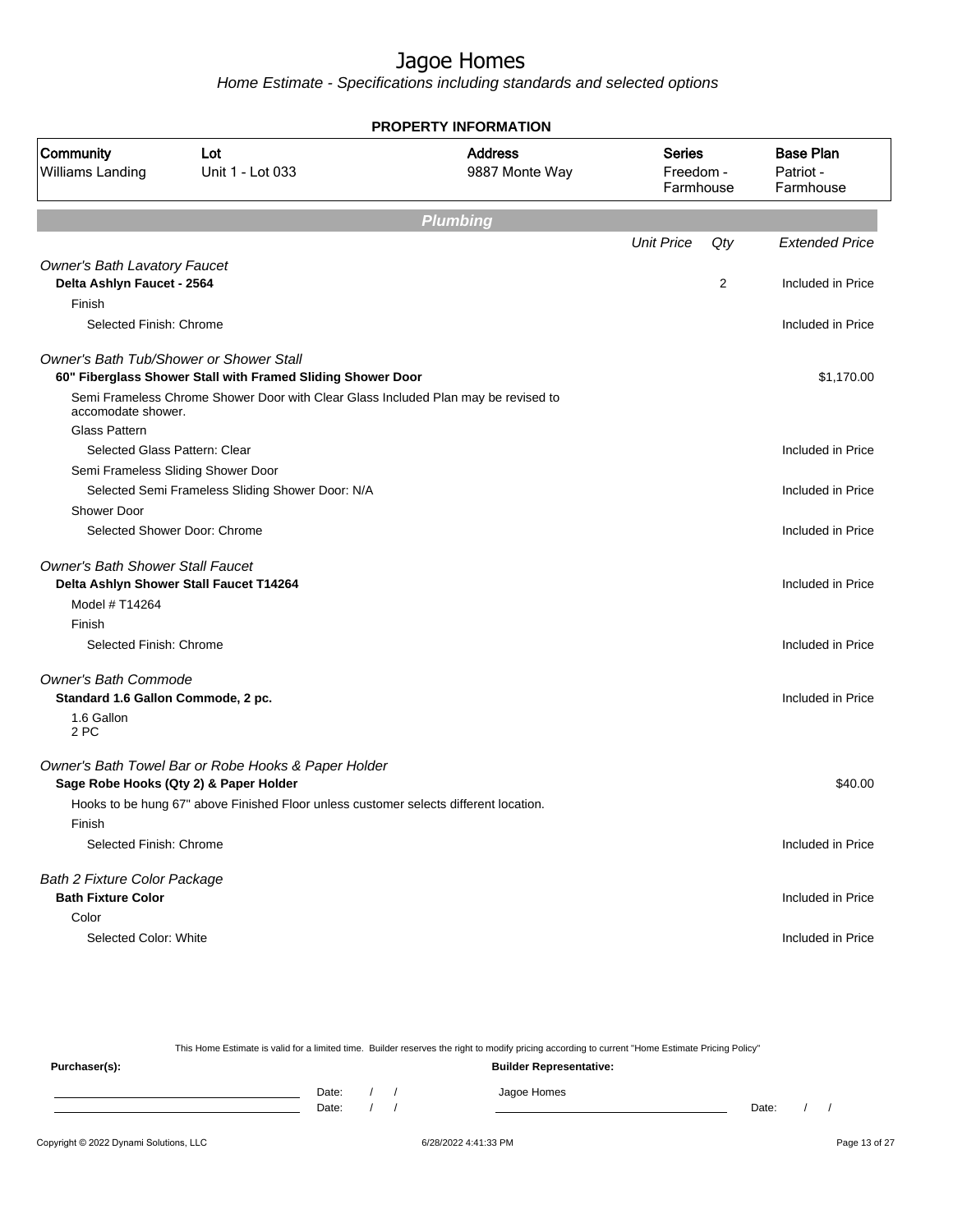Home Estimate - Specifications including standards and selected options

|                                                                                      | <b>PROPERTY INFORMATION</b> |                                  |                                         |     |                                            |  |  |  |  |
|--------------------------------------------------------------------------------------|-----------------------------|----------------------------------|-----------------------------------------|-----|--------------------------------------------|--|--|--|--|
| Community<br>Williams Landing                                                        | Lot<br>Unit 1 - Lot 033     | <b>Address</b><br>9887 Monte Way | <b>Series</b><br>Freedom -<br>Farmhouse |     | <b>Base Plan</b><br>Patriot -<br>Farmhouse |  |  |  |  |
|                                                                                      |                             | <b>Plumbing</b>                  |                                         |     |                                            |  |  |  |  |
|                                                                                      |                             |                                  | <b>Unit Price</b>                       | Qty | <b>Extended Price</b>                      |  |  |  |  |
| <b>Bath 2 Lavatory Faucet</b><br>Delta Ashlyn Faucet - 2564<br>Finish                |                             |                                  |                                         |     | Included in Price                          |  |  |  |  |
| Selected Finish: Chrome                                                              |                             |                                  |                                         |     | Included in Price                          |  |  |  |  |
| Bath 2 Tub/Shower or Shower Stall<br>60" Fiberglass Tub/Shower                       |                             |                                  |                                         |     | Included in Price                          |  |  |  |  |
| <b>Bath 2 Tub/Shower Faucet</b><br>Delta Ashlyn Tub/Shower Faucet T14464             |                             |                                  |                                         |     | Included in Price                          |  |  |  |  |
| Finish<br>Selected Finish: Chrome                                                    |                             |                                  |                                         |     | Included in Price                          |  |  |  |  |
| <b>Bath 2 Commode</b><br>Standard 1.6 Gallon Commode, 2 pc.<br>1.6 Gallon            |                             |                                  |                                         |     | Included in Price                          |  |  |  |  |
| 2 PC                                                                                 |                             |                                  |                                         |     |                                            |  |  |  |  |
| Bath 2 Towel Bar & Paper Holder<br><b>Chrome Towel Bar &amp; Paper Holder</b>        |                             |                                  |                                         |     | Included in Price                          |  |  |  |  |
| Powder Room Fixture Color Package<br><b>Bath Fixture Color</b>                       |                             |                                  |                                         |     | Included in Price                          |  |  |  |  |
| Color<br>Selected Color: White                                                       |                             |                                  |                                         |     | Included in Price                          |  |  |  |  |
| Powder Room Vanity / Pedestal<br><b>Pedestal Sink</b>                                |                             |                                  |                                         |     | Included in Price                          |  |  |  |  |
| Powder Room Lavatory Faucet<br>Delta Ashlyn Faucet - 2564<br>Finish                  |                             |                                  |                                         |     | Included in Price                          |  |  |  |  |
| Selected Finish: Chrome                                                              |                             |                                  |                                         |     | Included in Price                          |  |  |  |  |
| Powder Room Commode<br>Standard 1.6 Gallon Commode, 2 pc.<br>1.6 Gallon<br>2 PC      |                             |                                  |                                         |     | Included in Price                          |  |  |  |  |
| Powder Room Towel Ring & Paper Holder<br><b>Chrome Towel Ring &amp; Paper Holder</b> |                             |                                  |                                         |     | Included in Price                          |  |  |  |  |

This Home Estimate is valid for a limited time. Builder reserves the right to modify pricing according to current "Home Estimate Pricing Policy"

**Purchaser(s): Builder Representative:** Date: / / Jagoe Homes<br>Date: / / Jagoe Homes Date: / / **Date: / / 2006** Date: / / / Date: / / /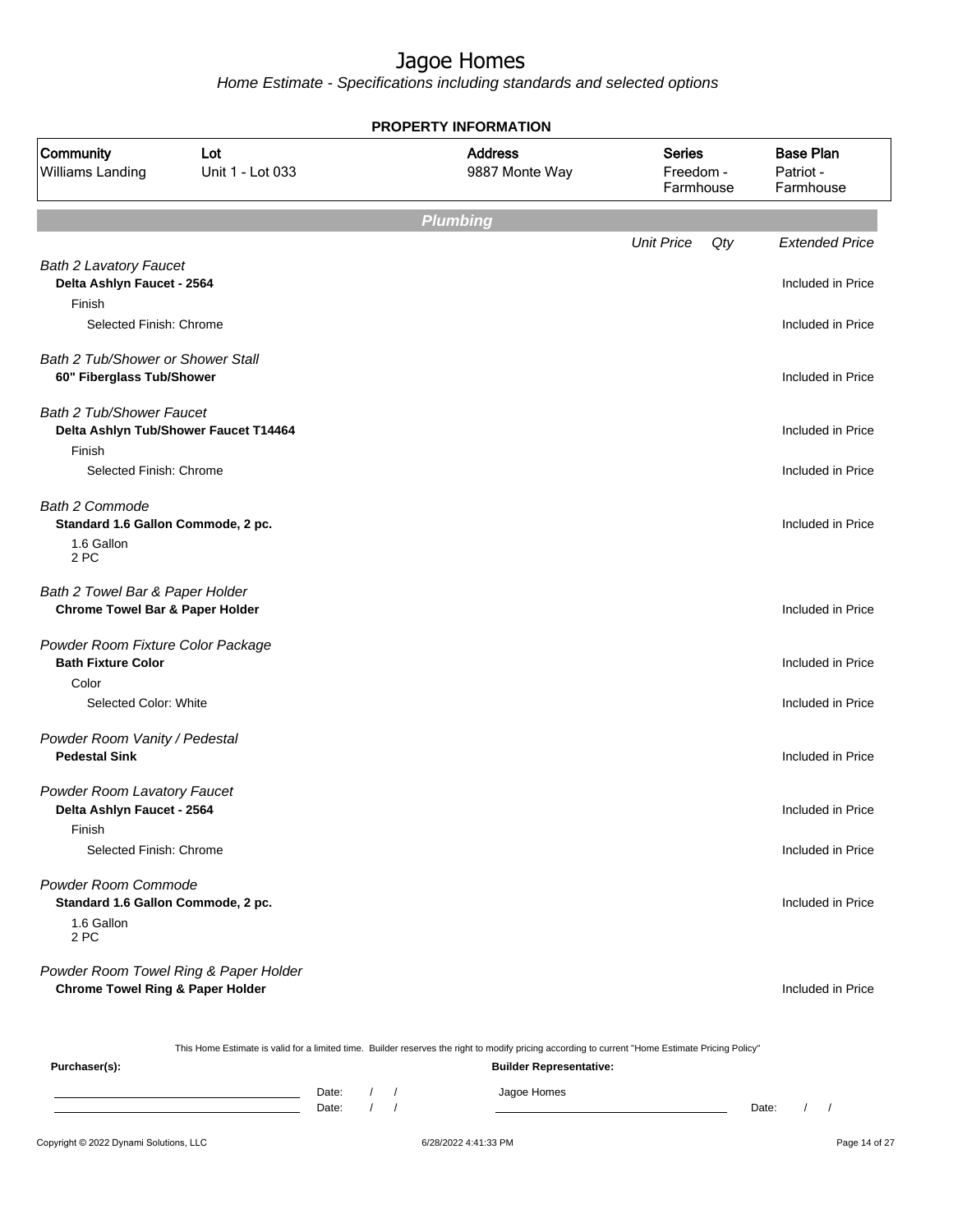Home Estimate - Specifications including standards and selected options

| <b>PROPERTY INFORMATION</b>                                                |                                                                                                                    |                                                                                                                                                  |                                         |                                            |  |  |
|----------------------------------------------------------------------------|--------------------------------------------------------------------------------------------------------------------|--------------------------------------------------------------------------------------------------------------------------------------------------|-----------------------------------------|--------------------------------------------|--|--|
| Community<br>Williams Landing                                              | Lot<br>Unit 1 - Lot 033                                                                                            | <b>Address</b><br>9887 Monte Way                                                                                                                 | <b>Series</b><br>Freedom -<br>Farmhouse | <b>Base Plan</b><br>Patriot -<br>Farmhouse |  |  |
|                                                                            |                                                                                                                    | <b>Plumbing</b>                                                                                                                                  |                                         |                                            |  |  |
|                                                                            |                                                                                                                    |                                                                                                                                                  | <b>Unit Price</b><br>Qty                | <b>Extended Price</b>                      |  |  |
| <b>Kitchen Sink</b><br>Sink 9 1/2" Deep<br>Color                           | Blanco Precis Undermount Sink - Super Single Bowl w/Chrome Disposal Flange<br>Selected Color: Metallic Gray 440148 |                                                                                                                                                  |                                         | \$680.00<br>Included in Price              |  |  |
|                                                                            |                                                                                                                    |                                                                                                                                                  |                                         |                                            |  |  |
| <b>Kitchen Sink Faucet</b><br>Finish<br>Selected Finish: Chrome            | Kitchen Sink Faucet - Delta Essa Single Handle Pull Down #9113 DST                                                 |                                                                                                                                                  |                                         | \$310.00<br>Included in Price              |  |  |
|                                                                            |                                                                                                                    |                                                                                                                                                  |                                         |                                            |  |  |
| Kitchen Garbage Disposal<br>Garbage Disposal 1/3 hp                        |                                                                                                                    |                                                                                                                                                  |                                         | Included in Price                          |  |  |
| Kitchen Ice Maker Water Line<br><b>Ice Maker Water Line</b>                |                                                                                                                    |                                                                                                                                                  |                                         | Included in Price                          |  |  |
| Kitchen Gas Line for Range<br>Existing 220v outlet remains.                | Gas Line for Range, Includes 110-Volt Outlet                                                                       |                                                                                                                                                  |                                         | \$970.00                                   |  |  |
| <b>Entire Home Water Heater</b><br><b>Tankless Water Heater</b>            |                                                                                                                    |                                                                                                                                                  |                                         | Included in Price                          |  |  |
| Entire Home Main Water Shutoff Valve<br><b>Main Water Shutoff Valve</b>    |                                                                                                                    |                                                                                                                                                  |                                         | Included in Price                          |  |  |
| <b>Entire Home Plumbing Supply Pipes</b>                                   | <b>Plumbing Pipes: Water Continuous PEX Piping</b>                                                                 |                                                                                                                                                  |                                         | Included in Price                          |  |  |
| <b>Plumbing Drains and Vents PVC</b>                                       | Entire Home Plumbing Waste & Vent Lines                                                                            |                                                                                                                                                  |                                         | Included in Price                          |  |  |
| Entire Home Secondary Shut-Off Valves                                      | Secondary Shut-Off Valves at each fixture                                                                          |                                                                                                                                                  |                                         | Included in Price                          |  |  |
| <b>Exterior Plumbing Sewer Lines</b>                                       | Plumbing Pipes: Exterior Sewer Lines PVC Schedule 40                                                               |                                                                                                                                                  |                                         | Included in Price                          |  |  |
| <b>Exterior Sillcocks</b><br><b>Outside Faucets Frost Proof (Per Plan)</b> |                                                                                                                    |                                                                                                                                                  |                                         | Included in Price                          |  |  |
|                                                                            |                                                                                                                    | This Home Estimate is valid for a limited time. Builder reserves the right to modify pricing according to current "Home Estimate Pricing Policy" |                                         |                                            |  |  |
| Purchaser(s):                                                              |                                                                                                                    | <b>Builder Representative:</b>                                                                                                                   |                                         |                                            |  |  |

Date: / / Jagoe Homes<br>Date: / / Jagoe Homes Date: / / Date: / /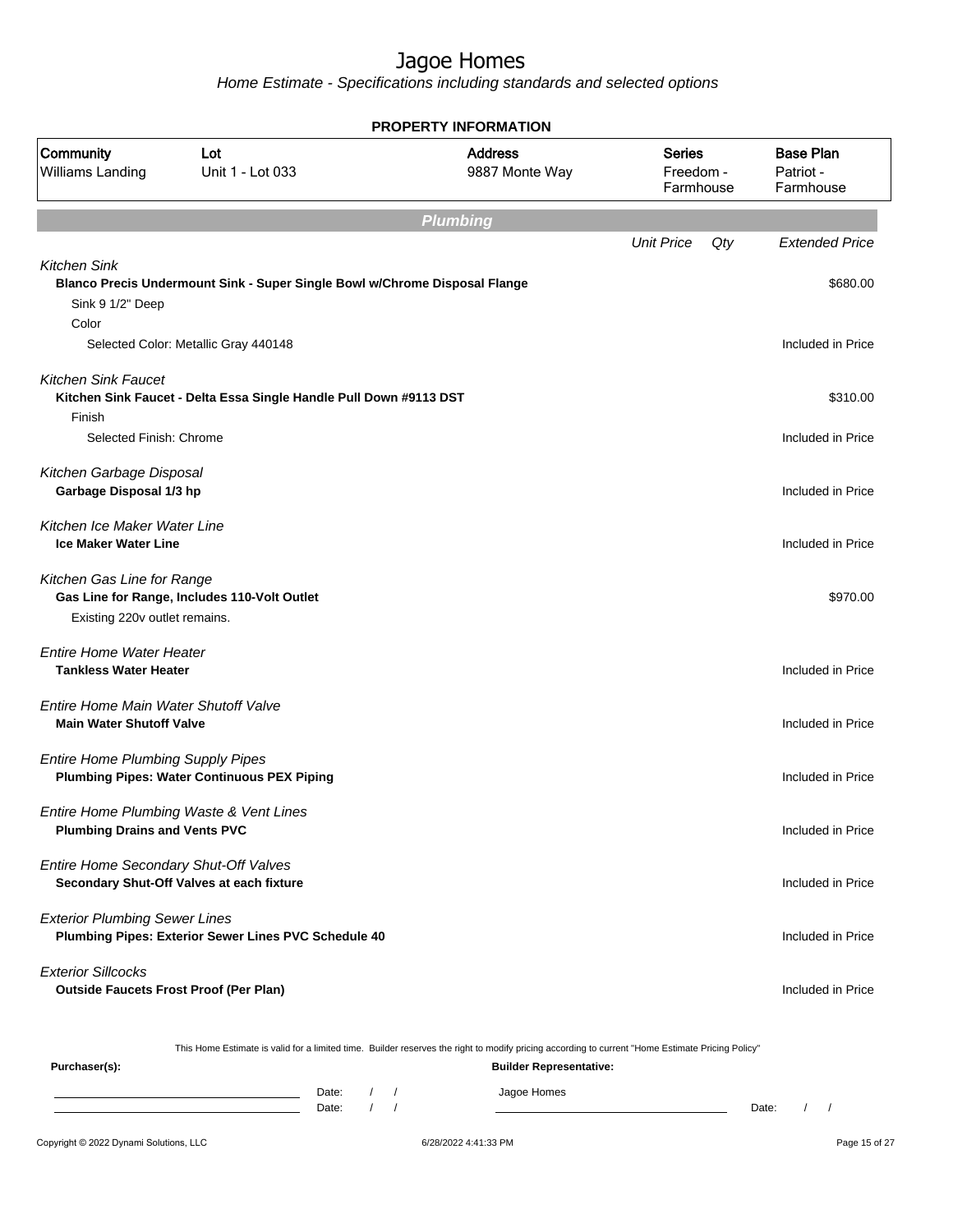|                                                                                                                                          | <b>PROPERTY INFORMATION</b>                                                                                                                      |                                                |                                          |                                         |                                               |  |  |
|------------------------------------------------------------------------------------------------------------------------------------------|--------------------------------------------------------------------------------------------------------------------------------------------------|------------------------------------------------|------------------------------------------|-----------------------------------------|-----------------------------------------------|--|--|
| Community<br>Williams Landing                                                                                                            | Lot<br>Unit 1 - Lot 033                                                                                                                          |                                                | <b>Address</b><br>9887 Monte Way         | <b>Series</b><br>Freedom -<br>Farmhouse | <b>Base Plan</b><br>Patriot -<br>Farmhouse    |  |  |
|                                                                                                                                          |                                                                                                                                                  |                                                | <b>Electrical, Media, Communications</b> |                                         |                                               |  |  |
| Front Porch Gable Light                                                                                                                  | Exterior Light, Kichler Northland #49776 - Black                                                                                                 |                                                |                                          | <b>Unit Price</b><br>Qty                | <b>Extended Price</b><br>Included in Price    |  |  |
| Front Porch Light(s)<br><b>Recessed Lighting (Per Plan)</b>                                                                              |                                                                                                                                                  |                                                |                                          |                                         | Included in Price                             |  |  |
| <b>Front Entry Ceiling Light</b><br><b>Recessed Lighting (Per Plan)</b>                                                                  |                                                                                                                                                  |                                                |                                          |                                         | \$0.00                                        |  |  |
| <b>Storage Ceiling Light</b><br>Flush Mount Light   2 Bulb<br>Finish                                                                     |                                                                                                                                                  |                                                |                                          |                                         | Included in Price                             |  |  |
|                                                                                                                                          | Selected Finish: Brushed Nickel                                                                                                                  |                                                |                                          |                                         | Included in Price                             |  |  |
| Home Office Ceiling Light(s)<br><b>Recessed Lighting (Per Plan)</b>                                                                      |                                                                                                                                                  |                                                |                                          |                                         | Included in Price                             |  |  |
| <b>Closet Under Stairs Light</b>                                                                                                         | Satco - 7" Square Flush Mount, 13.5 Watt/LED w/Switch                                                                                            |                                                |                                          |                                         | \$0.00                                        |  |  |
| <b>Family Room Ceiling Fixture</b><br>Color                                                                                              | Ceiling Fan 52" Kichler Pro #330018, Fan Only                                                                                                    |                                                |                                          |                                         | Included in Price                             |  |  |
|                                                                                                                                          | Selected Color: Brushed Nickel w/Silver Blades                                                                                                   |                                                |                                          |                                         | Included in Price                             |  |  |
| Family Room Recessed Light(s)<br><b>Recessed Lighting (Per Plan)</b>                                                                     |                                                                                                                                                  |                                                |                                          |                                         | Included in Price                             |  |  |
| <b>Kitchen Ceiling Lighting</b><br><b>Recessed Lighting (Per Plan)</b>                                                                   |                                                                                                                                                  |                                                |                                          |                                         | Included in Price                             |  |  |
|                                                                                                                                          | Additional Kitchen Ceiling Lighting on Separate Switch<br>Light Outlets with Switch for (2) Future Pendant Lights, to be Capped with Plate Cover |                                                |                                          |                                         | \$140.00                                      |  |  |
| Kitchen Under Cabinet Light<br>Under Cabinet Lighting Package, qty 3<br>wall cabinets in the kitchen.<br>Includes 3 under counter lights | Includes one under counter lighting package to be installed in predetermined location under                                                      |                                                |                                          |                                         | \$360.00                                      |  |  |
| <b>Kitchen GFI Outlet</b><br>Interior GFI Outlet(s)                                                                                      |                                                                                                                                                  |                                                |                                          |                                         | Included in Price                             |  |  |
|                                                                                                                                          | This Home Estimate is valid for a limited time. Builder reserves the right to modify pricing according to current "Home Estimate Pricing Policy" |                                                |                                          |                                         |                                               |  |  |
| Purchaser(s):                                                                                                                            |                                                                                                                                                  |                                                | <b>Builder Representative:</b>           |                                         |                                               |  |  |
|                                                                                                                                          | Date:<br>Date:                                                                                                                                   | $\sqrt{2}$<br>$\prime$<br>$\prime$<br>$\prime$ | Jagoe Homes                              |                                         | Date:<br>$\prime$<br>$\overline{\phantom{a}}$ |  |  |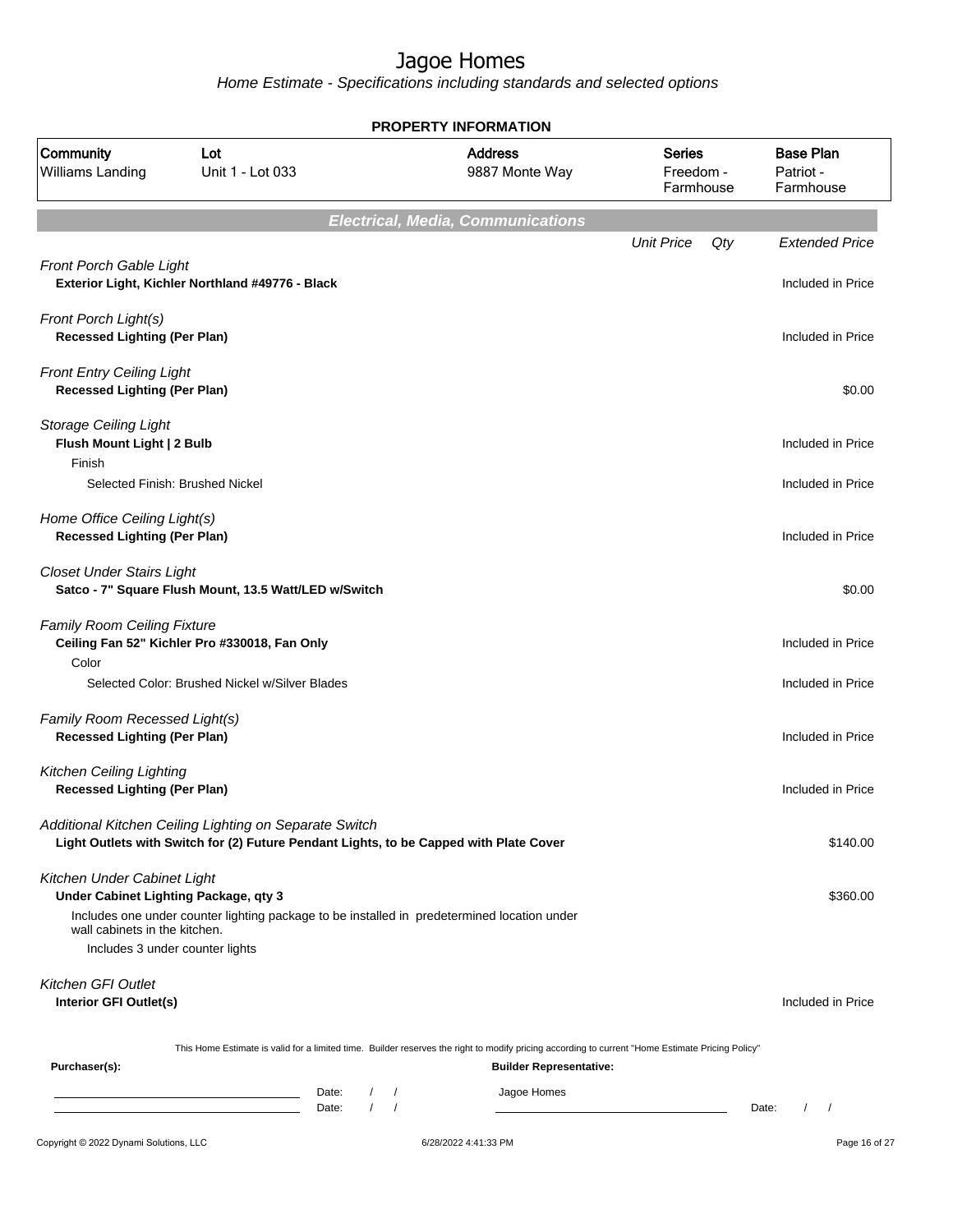Home Estimate - Specifications including standards and selected options

|                                                                           | <b>PROPERTY INFORMATION</b>                                                                                                                                           |                                          |                                         |                                            |  |  |  |
|---------------------------------------------------------------------------|-----------------------------------------------------------------------------------------------------------------------------------------------------------------------|------------------------------------------|-----------------------------------------|--------------------------------------------|--|--|--|
| Community<br>Williams Landing                                             | Lot<br>Unit 1 - Lot 033                                                                                                                                               | <b>Address</b><br>9887 Monte Way         | <b>Series</b><br>Freedom -<br>Farmhouse | <b>Base Plan</b><br>Patriot -<br>Farmhouse |  |  |  |
|                                                                           |                                                                                                                                                                       | <b>Electrical, Media, Communications</b> |                                         |                                            |  |  |  |
|                                                                           |                                                                                                                                                                       |                                          | <b>Unit Price</b><br>Qty                | <b>Extended Price</b>                      |  |  |  |
| Kitchen Range Receptacle<br>Range 220 Volt Receptacle                     |                                                                                                                                                                       |                                          |                                         | Included in Price                          |  |  |  |
| Dining Area Ceiling Light(s)<br><b>Recessed Lighting (Per Plan)</b>       |                                                                                                                                                                       |                                          |                                         | Included in Price                          |  |  |  |
| Powder Room Vanity Light<br>Shailene   3 Light   21"   45574              |                                                                                                                                                                       |                                          |                                         | \$110.00                                   |  |  |  |
| Finish                                                                    | The straight lines and up-sized satin etched glass of this bath light from the Shailene<br>Collection create the perfect casual look for the updated urban lifestyle. |                                          |                                         |                                            |  |  |  |
| Selected Finish: Chrome                                                   |                                                                                                                                                                       |                                          |                                         | Included in Price                          |  |  |  |
| Powder Room Fan or Fan/Light<br>Bath Exhaust Fan, Fan Only                |                                                                                                                                                                       |                                          |                                         | Included in Price                          |  |  |  |
| Main Level Hall Ceiling Light(s)<br>Flush Mount Light   2 Bulb<br>Finish  |                                                                                                                                                                       |                                          |                                         | Included in Price                          |  |  |  |
|                                                                           | Selected Finish: Brushed Nickel                                                                                                                                       |                                          |                                         | Included in Price                          |  |  |  |
| <b>Laundry Ceiling Light</b>                                              | Satco - 7" Square Flush Mount, 13.5 Watt/LED                                                                                                                          |                                          |                                         | \$25.00                                    |  |  |  |
| Laundry Dryer Receptacle<br>Dryer 220 Volt Receptacle                     |                                                                                                                                                                       |                                          |                                         | Included in Price                          |  |  |  |
| <b>Pantry Ceiling Light</b><br>Flush Mount Light   2 Bulb<br>Finish       |                                                                                                                                                                       |                                          |                                         | Included in Price                          |  |  |  |
|                                                                           | Selected Finish: Brushed Nickel                                                                                                                                       |                                          |                                         | Included in Price                          |  |  |  |
| <b>Owner's Suite Ceiling Light</b><br><b>Recessed Lighting (Per Plan)</b> |                                                                                                                                                                       |                                          |                                         | Included in Price                          |  |  |  |
| Owner's Closet Light(s)                                                   | Satco - 9" Square Flush Mount, 18.5 Watt/LED w/Switch                                                                                                                 |                                          |                                         | Included in Price                          |  |  |  |
| Owner's Bath Exhaust Fan or Fan/Light<br>Bath Exhaust Fan, Fan Only       |                                                                                                                                                                       |                                          |                                         | Included in Price                          |  |  |  |

This Home Estimate is valid for a limited time. Builder reserves the right to modify pricing according to current "Home Estimate Pricing Policy"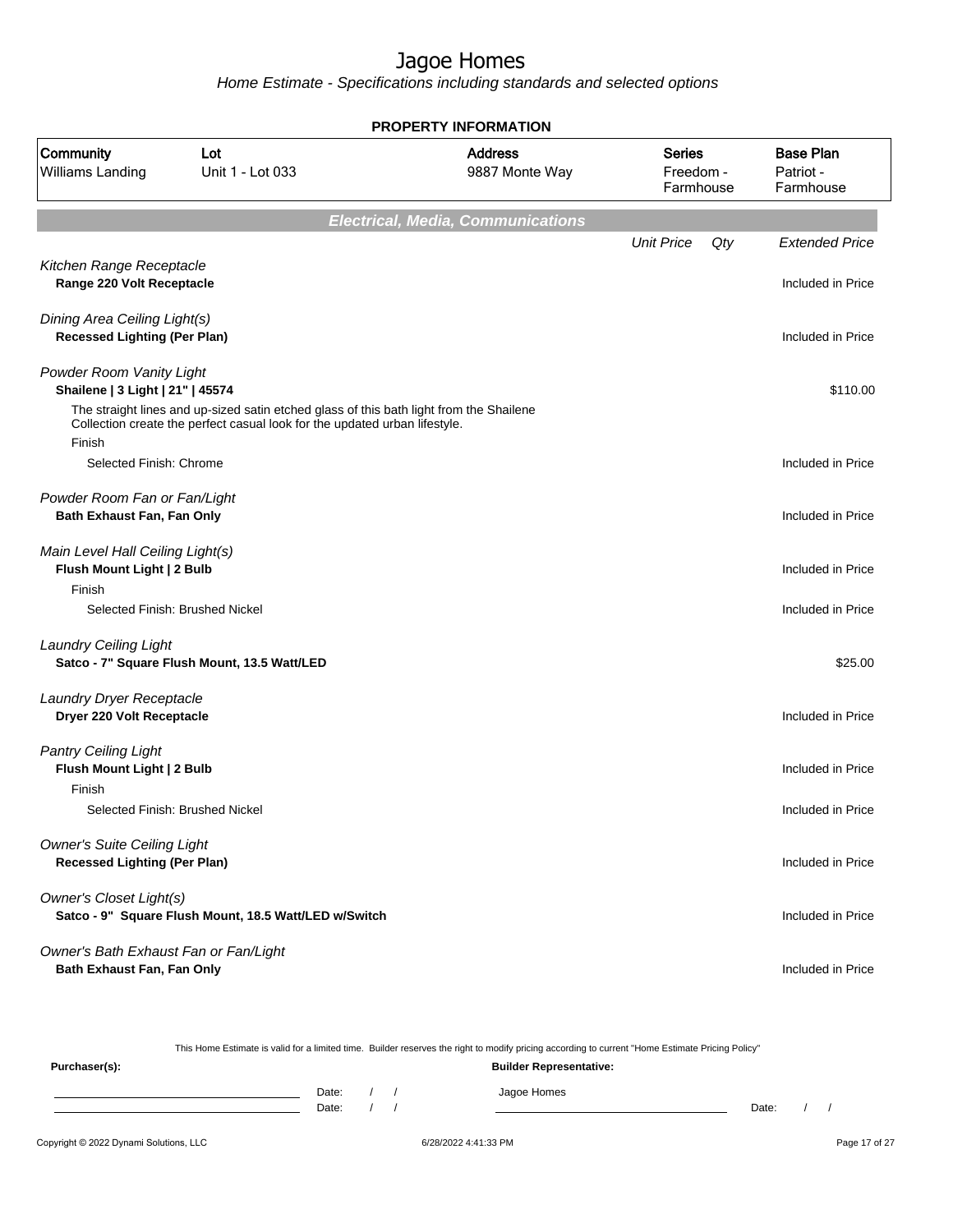Home Estimate - Specifications including standards and selected options

| <b>PROPERTY INFORMATION</b>                                                                               |                                                                                                                                                                                                            |                                          |                                         |                                            |  |  |  |
|-----------------------------------------------------------------------------------------------------------|------------------------------------------------------------------------------------------------------------------------------------------------------------------------------------------------------------|------------------------------------------|-----------------------------------------|--------------------------------------------|--|--|--|
| Community<br><b>Williams Landing</b>                                                                      | Lot<br>Unit 1 - Lot 033                                                                                                                                                                                    | <b>Address</b><br>9887 Monte Way         | <b>Series</b><br>Freedom -<br>Farmhouse | <b>Base Plan</b><br>Patriot -<br>Farmhouse |  |  |  |
|                                                                                                           |                                                                                                                                                                                                            | <b>Electrical, Media, Communications</b> |                                         |                                            |  |  |  |
| Owner's Bath Additional Tub/Shower Light                                                                  | Additional Tub/Shower Light Fixture w/ Switch<br>Includes one tub/shower special recessed light fixture with switch in choice of bathroom.<br>Technical Specification: Buyer must indicate choice of bath. |                                          | <b>Unit Price</b><br>Qty                | <b>Extended Price</b><br>\$195.00          |  |  |  |
| <b>Owner's Bath GFI Outlet</b><br><b>GFI Interior Outlet(s)</b>                                           |                                                                                                                                                                                                            |                                          |                                         | Included in Price                          |  |  |  |
| <b>Bedroom 2 Ceiling Light</b><br>Flush Mount Light   3 Bulb<br>Finish                                    |                                                                                                                                                                                                            |                                          |                                         | Included in Price                          |  |  |  |
| Selected Finish: Brushed Nickel                                                                           |                                                                                                                                                                                                            |                                          |                                         | Included in Price                          |  |  |  |
| <b>Bedroom 2 Closet Light</b><br>Flush Mount Light   2 Bulb<br>Finish<br>Selected Finish: Brushed Nickel  |                                                                                                                                                                                                            |                                          |                                         | Included in Price<br>Included in Price     |  |  |  |
| <b>Bedroom 3 Ceiling Light</b><br>Flush Mount Light   3 Bulb<br>Finish<br>Selected Finish: Brushed Nickel |                                                                                                                                                                                                            |                                          |                                         | Included in Price<br>Included in Price     |  |  |  |
| <b>Bedroom 3 Closet Light</b><br>Flush Mount Light   2 Bulb<br>Finish<br>Selected Finish: Brushed Nickel  |                                                                                                                                                                                                            |                                          |                                         | Included in Price<br>Included in Price     |  |  |  |
| Bedroom 4 Ceiling Light(s)<br>Flush Mount Light   3 Bulb<br>Finish<br>Selected Finish: Brushed Nickel     |                                                                                                                                                                                                            |                                          |                                         | Included in Price<br>Included in Price     |  |  |  |
| <b>Bedroom 4 Closet Light</b><br>Flush Mount Light   2 Bulb<br>Finish<br>Selected Finish: Brushed Nickel  |                                                                                                                                                                                                            |                                          |                                         | Included in Price<br>Included in Price     |  |  |  |

This Home Estimate is valid for a limited time. Builder reserves the right to modify pricing according to current "Home Estimate Pricing Policy" **Purchaser(s): Builder Representative:** Date: / / Jagoe Homes<br>Date: / / Jagoe Homes Date: / / **Date: / / 2006** Date: / / / Date: / / /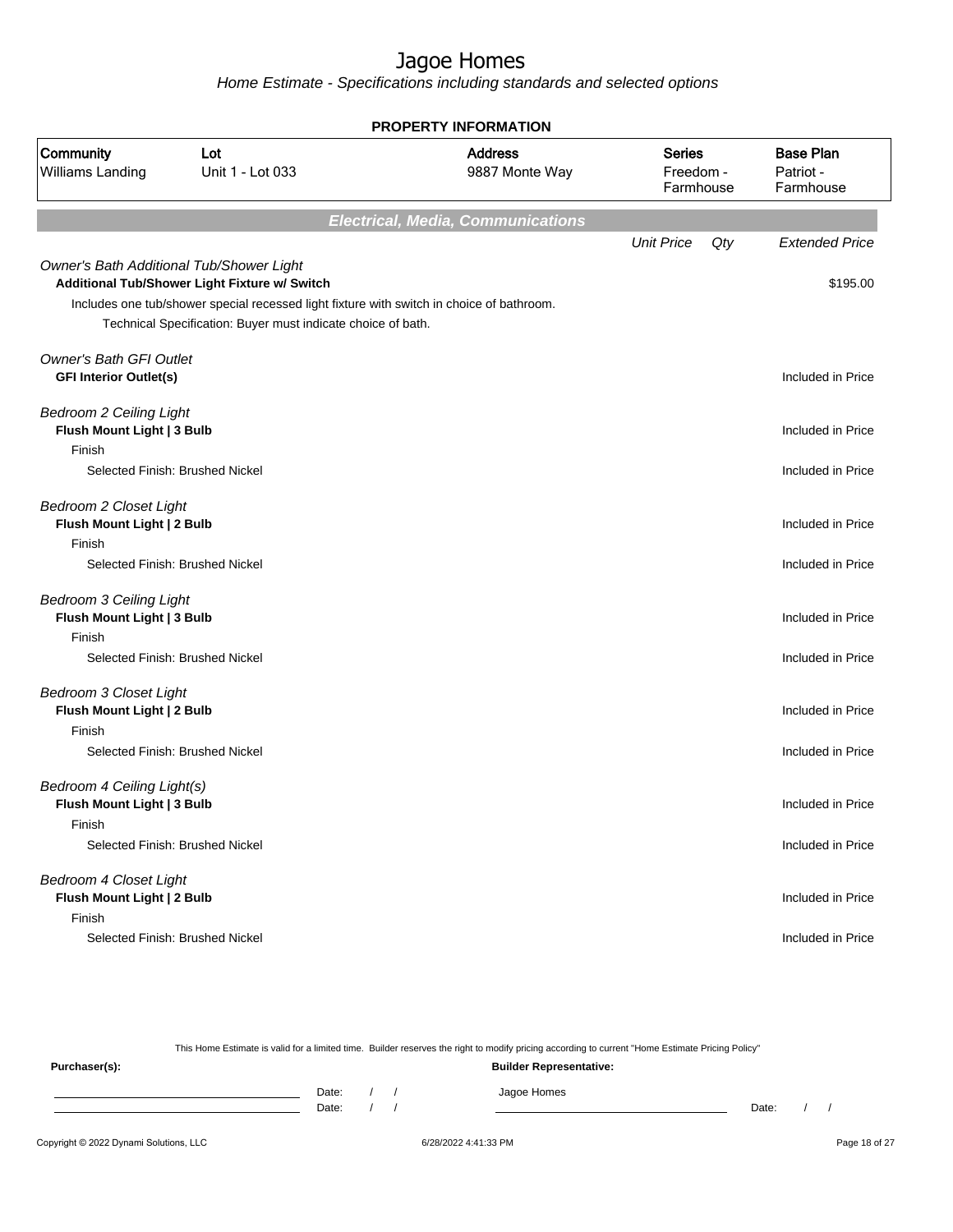Home Estimate - Specifications including standards and selected options

| <b>PROPERTY INFORMATION</b>                                       |                                                                                                   |                                          |                                         |                                            |  |  |
|-------------------------------------------------------------------|---------------------------------------------------------------------------------------------------|------------------------------------------|-----------------------------------------|--------------------------------------------|--|--|
| Community<br>Williams Landing                                     | Lot<br>Unit 1 - Lot 033                                                                           | <b>Address</b><br>9887 Monte Way         | <b>Series</b><br>Freedom -<br>Farmhouse | <b>Base Plan</b><br>Patriot -<br>Farmhouse |  |  |
|                                                                   |                                                                                                   | <b>Electrical, Media, Communications</b> |                                         |                                            |  |  |
|                                                                   |                                                                                                   |                                          | <b>Unit Price</b><br>Qty                | <b>Extended Price</b>                      |  |  |
| <b>Bath 2 Vanity Light</b><br>Shailene   4 Lite   29 1/2"   45575 |                                                                                                   |                                          |                                         | \$140.00                                   |  |  |
|                                                                   | The straight lines and up-sized satin etched glass of this bath light from the Shailene           |                                          |                                         |                                            |  |  |
| Finish                                                            | Collection create the perfect casual look for the updated urban lifestyle.                        |                                          |                                         |                                            |  |  |
| Selected Finish: Chrome                                           |                                                                                                   |                                          |                                         | Included in Price                          |  |  |
|                                                                   |                                                                                                   |                                          |                                         |                                            |  |  |
| <b>Bath 2 Additional Tub/Shower Light</b>                         | Additional Tub/Shower Light Fixture w/ Switch                                                     |                                          |                                         | \$195.00                                   |  |  |
|                                                                   | Includes one tub/shower special recessed light fixture with switch in choice of bathroom.         |                                          |                                         |                                            |  |  |
|                                                                   | Technical Specification: Buyer must indicate choice of bath.                                      |                                          |                                         |                                            |  |  |
| Bath 2 Exhaust Fan or Fan/Light                                   |                                                                                                   |                                          |                                         |                                            |  |  |
| Bath Exhaust Fan, Fan Only                                        |                                                                                                   |                                          |                                         | Included in Price                          |  |  |
| <b>Bath 2 GFI Outlet</b>                                          |                                                                                                   |                                          |                                         |                                            |  |  |
| Interior GFI Outlet(s)                                            |                                                                                                   |                                          |                                         | Included in Price                          |  |  |
|                                                                   |                                                                                                   |                                          |                                         |                                            |  |  |
| 2nd Level Hall Ceiling Light(s)<br>Flush Mount Light   2 Bulb     |                                                                                                   |                                          |                                         | Included in Price                          |  |  |
| Finish                                                            |                                                                                                   |                                          |                                         |                                            |  |  |
|                                                                   | Selected Finish: Brushed Nickel                                                                   |                                          |                                         | Included in Price                          |  |  |
| Stairway Ceiling Lighting                                         |                                                                                                   |                                          |                                         |                                            |  |  |
| <b>Recessed Lighting (Per Plan)</b>                               |                                                                                                   |                                          |                                         | Included in Price                          |  |  |
| Garage Ceiling Light(s)                                           |                                                                                                   |                                          |                                         |                                            |  |  |
| Keyless (2)                                                       |                                                                                                   |                                          |                                         | Included in Price                          |  |  |
|                                                                   |                                                                                                   |                                          |                                         |                                            |  |  |
| Garage Opener<br><b>Garage Door Opener Pre-Wire</b>               |                                                                                                   |                                          |                                         | Included in Price                          |  |  |
|                                                                   |                                                                                                   |                                          |                                         |                                            |  |  |
| <b>Outside Retreat Light</b>                                      | Exterior Light, Kichler Northland #49775 - Black                                                  |                                          |                                         | Included in Price                          |  |  |
|                                                                   | This 1 light outdoor wall lantern from the Northland collection combines a white inner finish     |                                          |                                         |                                            |  |  |
|                                                                   | with a Matte Black exterior. The result is a vintage factory style that fills an area with light. |                                          |                                         |                                            |  |  |
|                                                                   | Technical Specification: 10"W x 12"H                                                              |                                          |                                         |                                            |  |  |

This Home Estimate is valid for a limited time. Builder reserves the right to modify pricing according to current "Home Estimate Pricing Policy"

**Purchaser(s): Builder Representative:** Date: / / Jagoe Homes<br>Date: / / Jagoe Homes Date: / / **Date: / / 2006** Date: / / / Date: / / /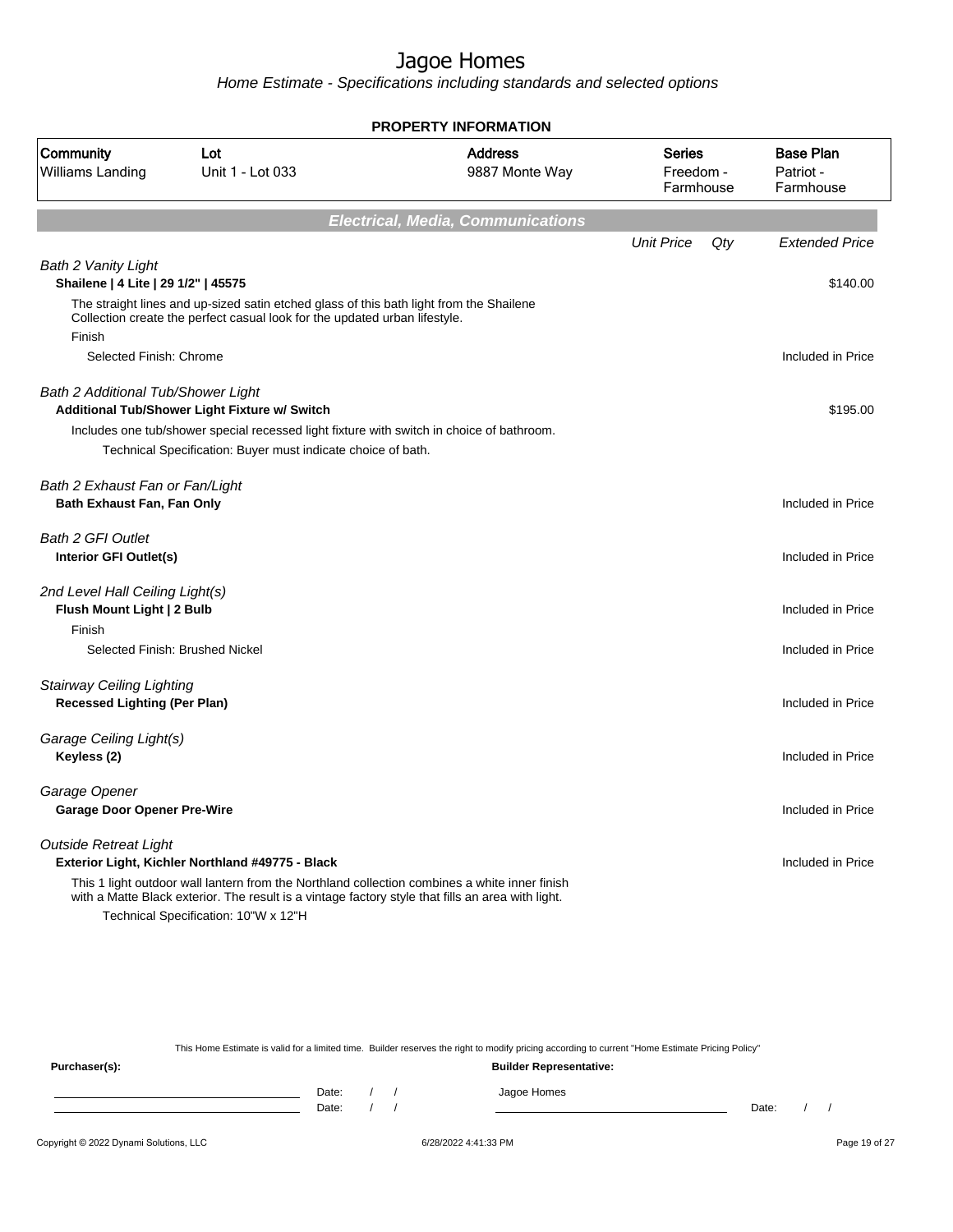Home Estimate - Specifications including standards and selected options

| <b>PROPERTY INFORMATION</b>                                                                                 |                                                                                                                                                                                                                                                      |                                                                                                                                                                                    |                                         |     |                                            |  |
|-------------------------------------------------------------------------------------------------------------|------------------------------------------------------------------------------------------------------------------------------------------------------------------------------------------------------------------------------------------------------|------------------------------------------------------------------------------------------------------------------------------------------------------------------------------------|-----------------------------------------|-----|--------------------------------------------|--|
| Community<br><b>Williams Landing</b>                                                                        | Lot<br>Unit 1 - Lot 033                                                                                                                                                                                                                              | <b>Address</b><br>9887 Monte Way                                                                                                                                                   | <b>Series</b><br>Freedom -<br>Farmhouse |     | <b>Base Plan</b><br>Patriot -<br>Farmhouse |  |
|                                                                                                             |                                                                                                                                                                                                                                                      | <b>Electrical, Media, Communications</b>                                                                                                                                           |                                         |     |                                            |  |
|                                                                                                             |                                                                                                                                                                                                                                                      |                                                                                                                                                                                    | <b>Unit Price</b>                       | Qty | <b>Extended Price</b>                      |  |
| <b>Bonus Room 1 Ceiling Light</b><br>Color                                                                  | Ceiling Fan 52" Kichler Pro Select #330017, w/Bowl LED Light                                                                                                                                                                                         |                                                                                                                                                                                    |                                         |     | \$320.00                                   |  |
|                                                                                                             | Selected Color: Brushed Nickel w/Silver Blades                                                                                                                                                                                                       |                                                                                                                                                                                    |                                         |     | Included in Price                          |  |
| <b>Attic Light</b><br><b>Attic Lights Keyless</b>                                                           |                                                                                                                                                                                                                                                      |                                                                                                                                                                                    |                                         |     | Included in Price                          |  |
| <b>Front Door Doorbell Button</b><br><b>Doorbell Button at Front Door</b>                                   |                                                                                                                                                                                                                                                      |                                                                                                                                                                                    |                                         |     | Included in Price                          |  |
| <b>Front Door Door Chime</b><br><b>Door Chime</b>                                                           |                                                                                                                                                                                                                                                      |                                                                                                                                                                                    |                                         |     | Included in Price                          |  |
| Color                                                                                                       | <b>Entire Home - Electrical Outlets and Switches</b><br>Electrical Outlets & Switches per Plan & Code                                                                                                                                                |                                                                                                                                                                                    |                                         |     | Included in Price                          |  |
| Selected Color: White                                                                                       |                                                                                                                                                                                                                                                      |                                                                                                                                                                                    |                                         |     | Included in Price                          |  |
| <b>Cable TV Outlets, RG6 wire</b>                                                                           | Entire Home - Cable TV/Phone Outlets (Qty 6 Total)                                                                                                                                                                                                   |                                                                                                                                                                                    |                                         | 4   | Included in Price                          |  |
| <b>Telephone Interior Jacks</b>                                                                             |                                                                                                                                                                                                                                                      |                                                                                                                                                                                    |                                         |     | \$0.00                                     |  |
| Entire Home - Additional Cable TV Outlet<br><b>Additional Cable TV Outlet</b><br><b>Comments: see plans</b> | Includes one additional cable television outlet to be installed in choice of location.                                                                                                                                                               |                                                                                                                                                                                    | \$80.00                                 | 3   | \$240.00                                   |  |
|                                                                                                             | Entire Home - Braced and Wired for Future Ceiling Fan at Existing Ceiling Light<br>Light Location Braced and Wired for Future Ceiling Fan<br>Includes addition of bracing and box for ceiling fan addition with a switch<br>Comments: Bed 2, 3 and 4 |                                                                                                                                                                                    | \$115.00                                | 3   | \$345.00                                   |  |
| Fan<br><b>Comments: Owner's</b>                                                                             | Entire Home - Braced and Wired for Future Ceiling Fan with Switch<br>Light Outlet with 2 Switches, Capped with Plate Cover, Braced & Wired for Future Ceiling                                                                                        |                                                                                                                                                                                    |                                         |     | \$200.00                                   |  |
| <b>Entire Home Electrical Service</b><br><b>Electrical Service 200 AMP</b>                                  |                                                                                                                                                                                                                                                      |                                                                                                                                                                                    |                                         |     | Included in Price                          |  |
| Purchaser(s):                                                                                               |                                                                                                                                                                                                                                                      | This Home Estimate is valid for a limited time. Builder reserves the right to modify pricing according to current "Home Estimate Pricing Policy"<br><b>Builder Representative:</b> |                                         |     |                                            |  |

Date: / / Jagoe Homes<br>Date: / / Jagoe Homes Date: / / Date: / /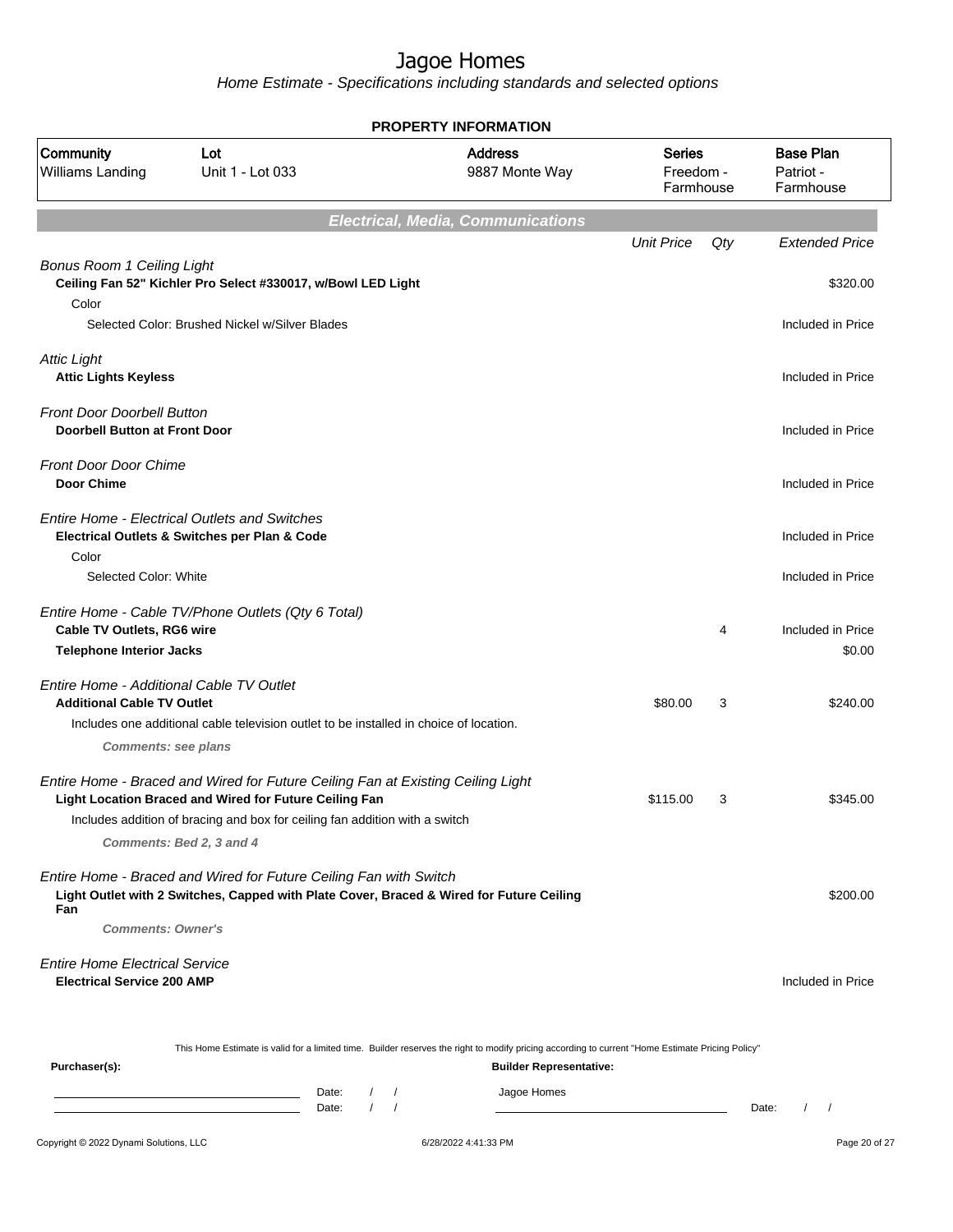|                                                                             |                                                                                                                                                                        |                                            | <b>PROPERTY INFORMATION</b> |                                          |                                         |     |                                            |
|-----------------------------------------------------------------------------|------------------------------------------------------------------------------------------------------------------------------------------------------------------------|--------------------------------------------|-----------------------------|------------------------------------------|-----------------------------------------|-----|--------------------------------------------|
| Community<br>Williams Landing                                               | Lot<br>Unit 1 - Lot 033                                                                                                                                                |                                            |                             | <b>Address</b><br>9887 Monte Way         | <b>Series</b><br>Freedom -<br>Farmhouse |     | <b>Base Plan</b><br>Patriot -<br>Farmhouse |
|                                                                             |                                                                                                                                                                        |                                            |                             | <b>Electrical, Media, Communications</b> |                                         |     |                                            |
| <b>Entire Home Electrical Service</b>                                       | Includes 200 AMP electric service upgrade for the entire house.                                                                                                        |                                            |                             |                                          | <b>Unit Price</b>                       | Qty | <b>Extended Price</b>                      |
| <b>Exterior Electrical Service</b><br><b>Electrical Service Underground</b> |                                                                                                                                                                        |                                            |                             |                                          |                                         |     | Included in Price                          |
| <b>Smoke Detectors</b><br>Smoke Detectors, per plan                         |                                                                                                                                                                        |                                            |                             |                                          |                                         |     | Included in Price                          |
| <b>Carbon Monoxide Detectors</b><br>Carbon Monoxide Detectors, per plan     |                                                                                                                                                                        |                                            |                             |                                          |                                         |     | Included in Price                          |
|                                                                             |                                                                                                                                                                        |                                            | <b>HVAC</b>                 |                                          |                                         |     |                                            |
|                                                                             |                                                                                                                                                                        |                                            |                             |                                          | <b>Unit Price</b>                       | Qty | <b>Extended Price</b>                      |
| Entire Home Air Conditioner<br>14 Seer Air Conditioning System              | Up to 14 Seer Air Conditioning System                                                                                                                                  |                                            |                             |                                          |                                         |     | Included in Price                          |
| <b>Entire Home Furnace</b>                                                  | 92% Plus High Efficiency Gas Home Furnace<br>Includes 92% plus high efficiency gas home furnace<br>Builder makes no guarantee with respect to heating and cooling cost |                                            |                             |                                          |                                         |     | Included in Price                          |
| <b>Entire Home Furnace Filter</b><br>Aprilaire Model 2000 Series Air Filter |                                                                                                                                                                        |                                            |                             |                                          |                                         |     | Included in Price                          |
| <b>Entire Home Thermostat</b><br><b>Programmable Thermostat</b>             |                                                                                                                                                                        |                                            |                             |                                          |                                         |     | Included in Price                          |
| <b>Indoor Air Quality</b>                                                   | Honeywell Fresh Air Ventilation System                                                                                                                                 |                                            |                             |                                          |                                         |     | Included in Price                          |
| <b>Entire Home Duct System</b><br><b>Flexible Duct</b>                      |                                                                                                                                                                        |                                            |                             |                                          |                                         |     | Included in Price                          |
| <b>Entire Home Return Air</b><br><b>Multiple Return Air Vents</b>           | One Return per Bedroom & One Central Return                                                                                                                            |                                            |                             |                                          |                                         |     | Included in Price                          |
| Laundry Dryer Vent<br><b>Dryer Vent Vented to Outside</b>                   |                                                                                                                                                                        |                                            |                             |                                          |                                         |     | Included in Price                          |
| Purchaser(s):                                                               | This Home Estimate is valid for a limited time. Builder reserves the right to modify pricing according to current "Home Estimate Pricing Policy"                       |                                            |                             | <b>Builder Representative:</b>           |                                         |     |                                            |
|                                                                             |                                                                                                                                                                        | Date:<br>$\sqrt{2}$<br>$\sqrt{ }$<br>Date: |                             | Jagoe Homes                              |                                         |     | Date:<br>$1 \quad 1$                       |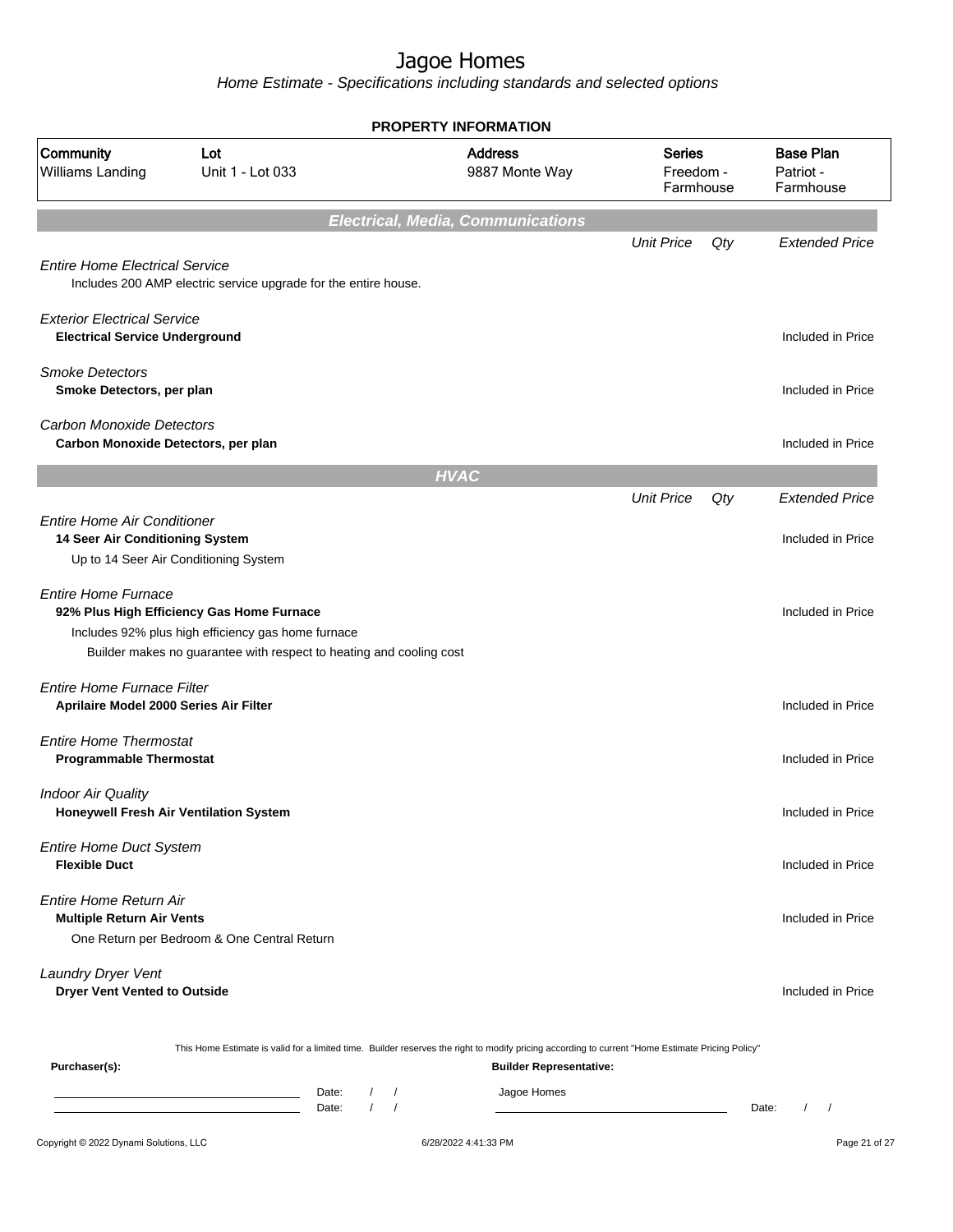Home Estimate - Specifications including standards and selected options

| <b>PROPERTY INFORMATION</b>                                               |                                                                                                                                                    |                                  |                                  |     |                                            |  |
|---------------------------------------------------------------------------|----------------------------------------------------------------------------------------------------------------------------------------------------|----------------------------------|----------------------------------|-----|--------------------------------------------|--|
| Community<br><b>Williams Landing</b>                                      | Lot<br>Unit 1 - Lot 033                                                                                                                            | <b>Address</b><br>9887 Monte Way | Series<br>Freedom -<br>Farmhouse |     | <b>Base Plan</b><br>Patriot -<br>Farmhouse |  |
|                                                                           |                                                                                                                                                    | <b>Floor Coverings</b>           |                                  |     |                                            |  |
|                                                                           |                                                                                                                                                    |                                  | <b>Unit Price</b>                | Qty | <b>Extended Price</b>                      |  |
| <b>Entire Home Carpet Selection</b><br><b>Mohawk Carpet   Top Card II</b> |                                                                                                                                                    |                                  |                                  |     | Included in Price                          |  |
| Color                                                                     | Our Proven Performer, Top Card II, offers colorfast and consistent solution dyed Everstrand<br>polyester fiber with a 15 yr Manufacturer Warranty. |                                  |                                  |     |                                            |  |
|                                                                           | Selected Color: 901 Crystal Ball                                                                                                                   |                                  |                                  |     | Included in Price                          |  |
| <b>Entire Home Carpet Pad</b><br>6# Carpet Pad                            |                                                                                                                                                    |                                  |                                  |     | Included in Price                          |  |
| <b>Front Entry Flooring</b><br>Luxury Vinyl Plank   Mohawk Arrington      |                                                                                                                                                    |                                  |                                  |     | \$0.00                                     |  |
|                                                                           | Mohawk's Arrington offers a water-resistant construction, comfort underfoot, and high<br>resistance to dents and scratches in a hardwood look.     |                                  |                                  |     |                                            |  |
| Color                                                                     |                                                                                                                                                    |                                  |                                  |     |                                            |  |
|                                                                           | Selected Color: Gauntlet Gray AU896                                                                                                                |                                  |                                  |     | Included in Price                          |  |
| Direction                                                                 |                                                                                                                                                    |                                  |                                  |     |                                            |  |
|                                                                           | Selected Direction: Front to Back                                                                                                                  |                                  |                                  |     | Included in Price                          |  |
| Home Office Flooring<br>Luxury Vinyl Plank   Mohawk Arrington             |                                                                                                                                                    |                                  |                                  |     | \$470.00                                   |  |
|                                                                           | Mohawk's Arrington offers a water-resistant construction, comfort underfoot, and high<br>resistance to dents and scratches in a hardwood look.     |                                  |                                  |     |                                            |  |
| Color                                                                     |                                                                                                                                                    |                                  |                                  |     |                                            |  |
|                                                                           | Selected Color: Gauntlet Gray AU896                                                                                                                |                                  |                                  |     | Included in Price                          |  |
| Direction                                                                 | Selected Direction: Front to Back                                                                                                                  |                                  |                                  |     | Included in Price                          |  |
| <b>Family Room</b>                                                        |                                                                                                                                                    |                                  |                                  |     |                                            |  |
| Luxury Vinyl Plank   Mohawk Arrington                                     |                                                                                                                                                    |                                  |                                  |     | \$635.00                                   |  |
|                                                                           | Mohawk's Arrington offers a water-resistant construction, comfort underfoot, and high<br>resistance to dents and scratches in a hardwood look.     |                                  |                                  |     |                                            |  |
| Color                                                                     |                                                                                                                                                    |                                  |                                  |     |                                            |  |
|                                                                           | Selected Color: Gauntlet Gray AU896                                                                                                                |                                  |                                  |     | Included in Price                          |  |
| <b>Direction</b>                                                          |                                                                                                                                                    |                                  |                                  |     |                                            |  |
|                                                                           | Selected Direction: Front to Back                                                                                                                  |                                  |                                  |     | Included in Price                          |  |
|                                                                           |                                                                                                                                                    |                                  |                                  |     |                                            |  |

This Home Estimate is valid for a limited time. Builder reserves the right to modify pricing according to current "Home Estimate Pricing Policy"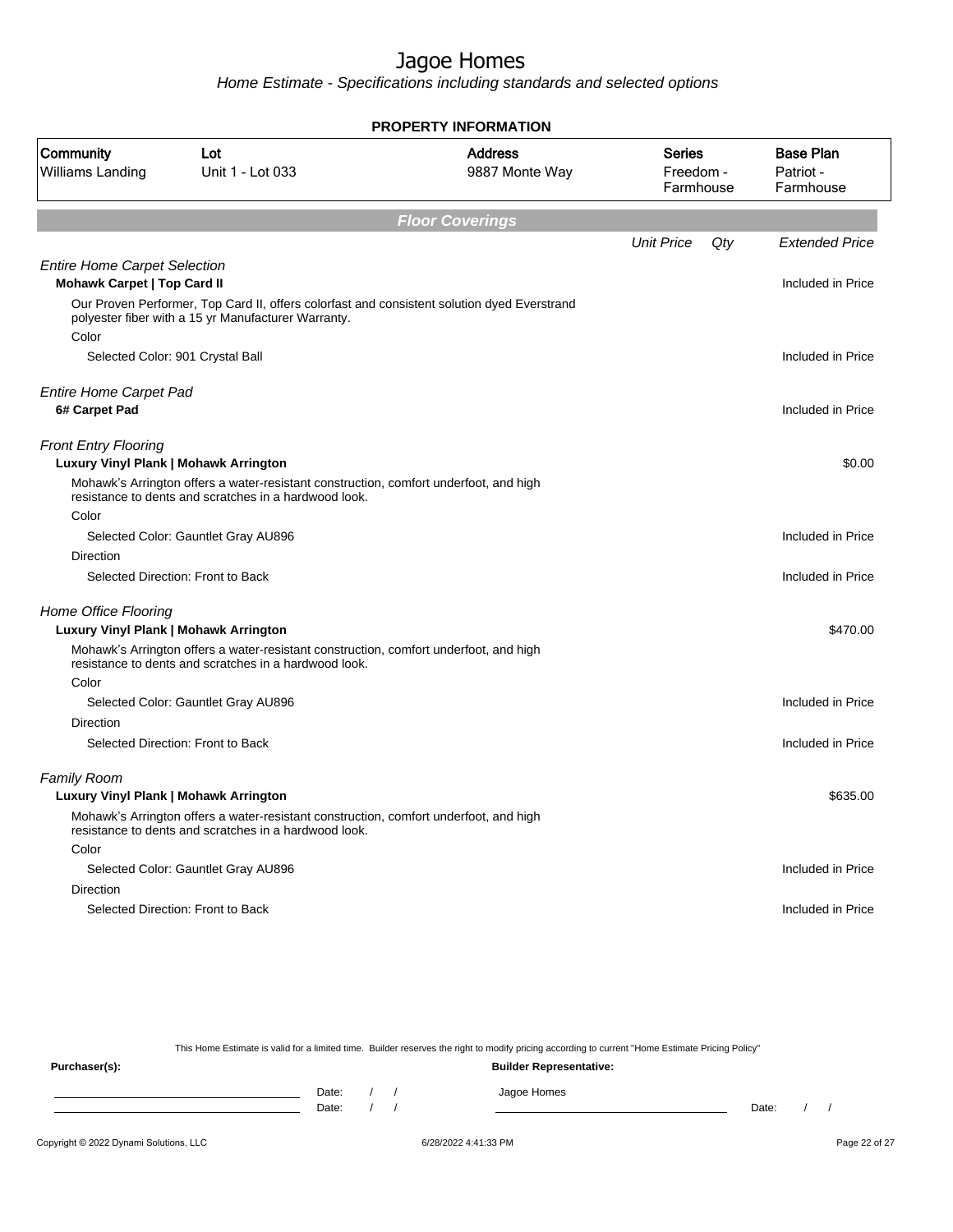Home Estimate - Specifications including standards and selected options

| <b>PROPERTY INFORMATION</b>                                                         |                                                                                                                                                |                                  |                                  |     |                                            |  |
|-------------------------------------------------------------------------------------|------------------------------------------------------------------------------------------------------------------------------------------------|----------------------------------|----------------------------------|-----|--------------------------------------------|--|
| Community<br><b>Williams Landing</b>                                                | Lot<br>Unit 1 - Lot 033                                                                                                                        | <b>Address</b><br>9887 Monte Way | Series<br>Freedom -<br>Farmhouse |     | <b>Base Plan</b><br>Patriot -<br>Farmhouse |  |
|                                                                                     |                                                                                                                                                | <b>Floor Coverings</b>           |                                  |     |                                            |  |
|                                                                                     |                                                                                                                                                |                                  | <b>Unit Price</b>                | Qty | <b>Extended Price</b>                      |  |
| <b>Owner's Bath Flooring</b><br>Luxury Vinyl Plank   Mohawk Arrington               |                                                                                                                                                |                                  |                                  |     | Included in Price                          |  |
|                                                                                     | Mohawk's Arrington offers a water-resistant construction, comfort underfoot, and high<br>resistance to dents and scratches in a hardwood look. |                                  |                                  |     |                                            |  |
| Color                                                                               |                                                                                                                                                |                                  |                                  |     |                                            |  |
|                                                                                     | Selected Color: Gauntlet Gray AU896                                                                                                            |                                  |                                  |     | Included in Price                          |  |
| Direction                                                                           |                                                                                                                                                |                                  |                                  |     |                                            |  |
|                                                                                     | Selected Direction: Front to Back                                                                                                              |                                  |                                  |     | Included in Price                          |  |
| Kitchen/Dining Area/Pantry Flooring<br><b>Luxury Vinyl Plank   Mohawk Arrington</b> |                                                                                                                                                |                                  |                                  |     | Included in Price                          |  |
|                                                                                     | Mohawk's Arrington offers a water-resistant construction, comfort underfoot, and high<br>resistance to dents and scratches in a hardwood look. |                                  |                                  |     |                                            |  |
| Color                                                                               |                                                                                                                                                |                                  |                                  |     |                                            |  |
|                                                                                     | Selected Color: Gauntlet Gray AU896                                                                                                            |                                  |                                  |     | Included in Price                          |  |
| Direction                                                                           |                                                                                                                                                |                                  |                                  |     |                                            |  |
|                                                                                     | Selected Direction: Front to Back                                                                                                              |                                  |                                  |     | Included in Price                          |  |
| <b>Bath 2 Flooring</b>                                                              |                                                                                                                                                |                                  |                                  |     |                                            |  |
| Luxury Vinyl Plank   Mohawk Arrington                                               |                                                                                                                                                |                                  |                                  |     | Included in Price                          |  |
|                                                                                     | Mohawk's Arrington offers a water-resistant construction, comfort underfoot, and high<br>resistance to dents and scratches in a hardwood look. |                                  |                                  |     |                                            |  |
| Color                                                                               |                                                                                                                                                |                                  |                                  |     |                                            |  |
|                                                                                     | Selected Color: Gauntlet Gray AU896                                                                                                            |                                  |                                  |     | Included in Price                          |  |
| <b>Direction</b>                                                                    |                                                                                                                                                |                                  |                                  |     |                                            |  |
|                                                                                     | Selected Direction: Front to Back                                                                                                              |                                  |                                  |     | Included in Price                          |  |
| <b>Powder Room Flooring</b>                                                         |                                                                                                                                                |                                  |                                  |     |                                            |  |
|                                                                                     | Luxury Vinyl Plank   Mohawk Arrington                                                                                                          |                                  |                                  |     | Included in Price                          |  |
|                                                                                     | Mohawk's Arrington offers a water-resistant construction, comfort underfoot, and high<br>resistance to dents and scratches in a hardwood look. |                                  |                                  |     |                                            |  |
| Color                                                                               |                                                                                                                                                |                                  |                                  |     |                                            |  |
|                                                                                     | Selected Color: Gauntlet Gray AU896                                                                                                            |                                  |                                  |     | Included in Price                          |  |
| Direction                                                                           |                                                                                                                                                |                                  |                                  |     |                                            |  |
|                                                                                     | Selected Direction: Front to Back                                                                                                              |                                  |                                  |     | Included in Price                          |  |
|                                                                                     |                                                                                                                                                |                                  |                                  |     |                                            |  |

This Home Estimate is valid for a limited time. Builder reserves the right to modify pricing according to current "Home Estimate Pricing Policy"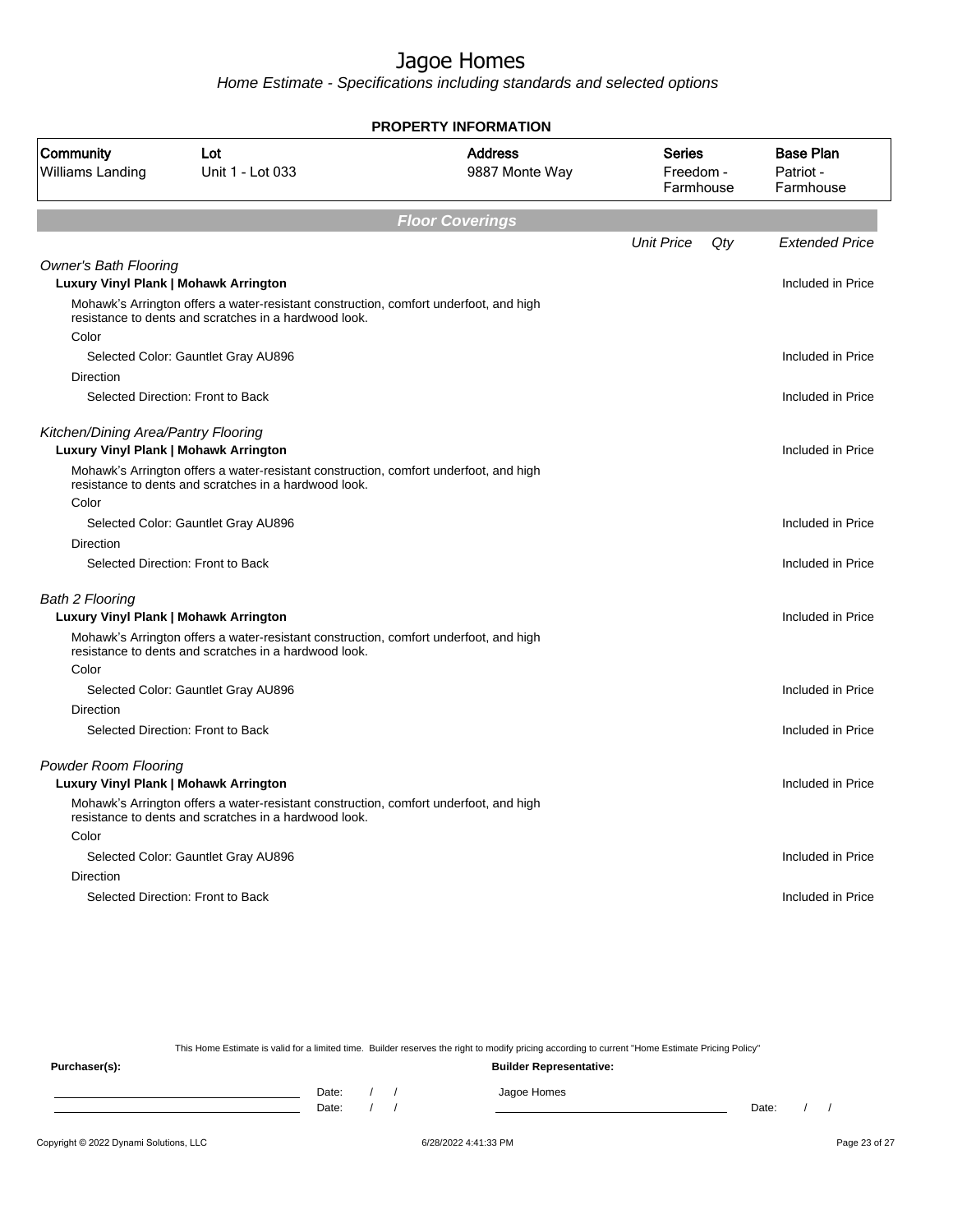Home Estimate - Specifications including standards and selected options

| <b>PROPERTY INFORMATION</b>           |                                                                                                                                                |                                  |                                         |     |                                            |  |
|---------------------------------------|------------------------------------------------------------------------------------------------------------------------------------------------|----------------------------------|-----------------------------------------|-----|--------------------------------------------|--|
| Community<br>Williams Landing         | Lot<br>Unit 1 - Lot 033                                                                                                                        | <b>Address</b><br>9887 Monte Way | <b>Series</b><br>Freedom -<br>Farmhouse |     | <b>Base Plan</b><br>Patriot -<br>Farmhouse |  |
|                                       |                                                                                                                                                | <b>Floor Coverings</b>           |                                         |     |                                            |  |
|                                       |                                                                                                                                                |                                  | <b>Unit Price</b>                       | Qty | <b>Extended Price</b>                      |  |
| <b>Laundry Flooring</b>               |                                                                                                                                                |                                  |                                         |     |                                            |  |
| Luxury Vinyl Plank   Mohawk Arrington |                                                                                                                                                |                                  |                                         |     | Included in Price                          |  |
|                                       | Mohawk's Arrington offers a water-resistant construction, comfort underfoot, and high<br>resistance to dents and scratches in a hardwood look. |                                  |                                         |     |                                            |  |
| Color                                 |                                                                                                                                                |                                  |                                         |     | Included in Price                          |  |
|                                       | Selected Color: Gauntlet Gray AU896                                                                                                            |                                  |                                         |     |                                            |  |
| Direction                             | Selected Direction: Front to Back                                                                                                              |                                  |                                         |     | Included in Price                          |  |
|                                       |                                                                                                                                                |                                  |                                         |     |                                            |  |
| Storage Area Flooring                 |                                                                                                                                                |                                  |                                         |     |                                            |  |
| Luxury Vinyl Plank   Mohawk Arrington |                                                                                                                                                |                                  |                                         |     | \$215.00                                   |  |
|                                       | Mohawk's Arrington offers a water-resistant construction, comfort underfoot, and high<br>resistance to dents and scratches in a hardwood look. |                                  |                                         |     |                                            |  |
| Color                                 |                                                                                                                                                |                                  |                                         |     |                                            |  |
|                                       | Selected Color: Gauntlet Gray AU896                                                                                                            |                                  |                                         |     | Included in Price                          |  |
| <b>Direction</b>                      | Selected Direction: Front to Back                                                                                                              |                                  |                                         |     | Included in Price                          |  |
|                                       |                                                                                                                                                |                                  |                                         |     |                                            |  |
|                                       |                                                                                                                                                | <b>Shelving</b>                  |                                         |     |                                            |  |
|                                       |                                                                                                                                                |                                  | <b>Unit Price</b>                       | Qty | <b>Extended Price</b>                      |  |
| <b>Owner's Closet Shelf &amp; Rod</b> | Closet Shelf 12" Shelf & Rod - 2 Runs Width of Closet - Supported 2'0" O.C. Vented                                                             |                                  |                                         |     | Included in Price                          |  |
| Long Garment Hanging                  |                                                                                                                                                |                                  |                                         |     |                                            |  |
|                                       | Selected Long Garment Hanging: None                                                                                                            |                                  |                                         |     | Included in Price                          |  |
| Standard Hanging                      |                                                                                                                                                |                                  |                                         |     |                                            |  |
|                                       | Selected Standard Hanging: Standard Hanging (42" & 84")                                                                                        |                                  |                                         |     | Included in Price                          |  |
| Bedroom 2 Closet Shelf & Rod          |                                                                                                                                                |                                  |                                         |     |                                            |  |
|                                       | Closet Shelf 12" Shelf & Rod - 2 Runs Width of Closet - Supported 2'0" O.C. Vented                                                             |                                  |                                         |     | Included in Price                          |  |
| Long Garment Hanging                  |                                                                                                                                                |                                  |                                         |     |                                            |  |
|                                       | Selected Long Garment Hanging: None                                                                                                            |                                  |                                         |     | Included in Price                          |  |
| Standard Hanging                      |                                                                                                                                                |                                  |                                         |     |                                            |  |
|                                       | Selected Standard Hanging: Standard Hanging (42" & 84")                                                                                        |                                  |                                         |     | Included in Price                          |  |
| Bedroom 3 Closet Shelf & Rod          |                                                                                                                                                |                                  |                                         |     |                                            |  |
|                                       | Closet Shelf 12" Shelf & Rod - 2 Runs Width of Closet - Supported 2'0" O.C. Vented                                                             |                                  |                                         |     | Included in Price                          |  |
| Long Garment Hanging                  |                                                                                                                                                |                                  |                                         |     |                                            |  |
|                                       | Selected Long Garment Hanging: None                                                                                                            |                                  |                                         |     | Included in Price                          |  |
|                                       |                                                                                                                                                |                                  |                                         |     |                                            |  |

This Home Estimate is valid for a limited time. Builder reserves the right to modify pricing according to current "Home Estimate Pricing Policy"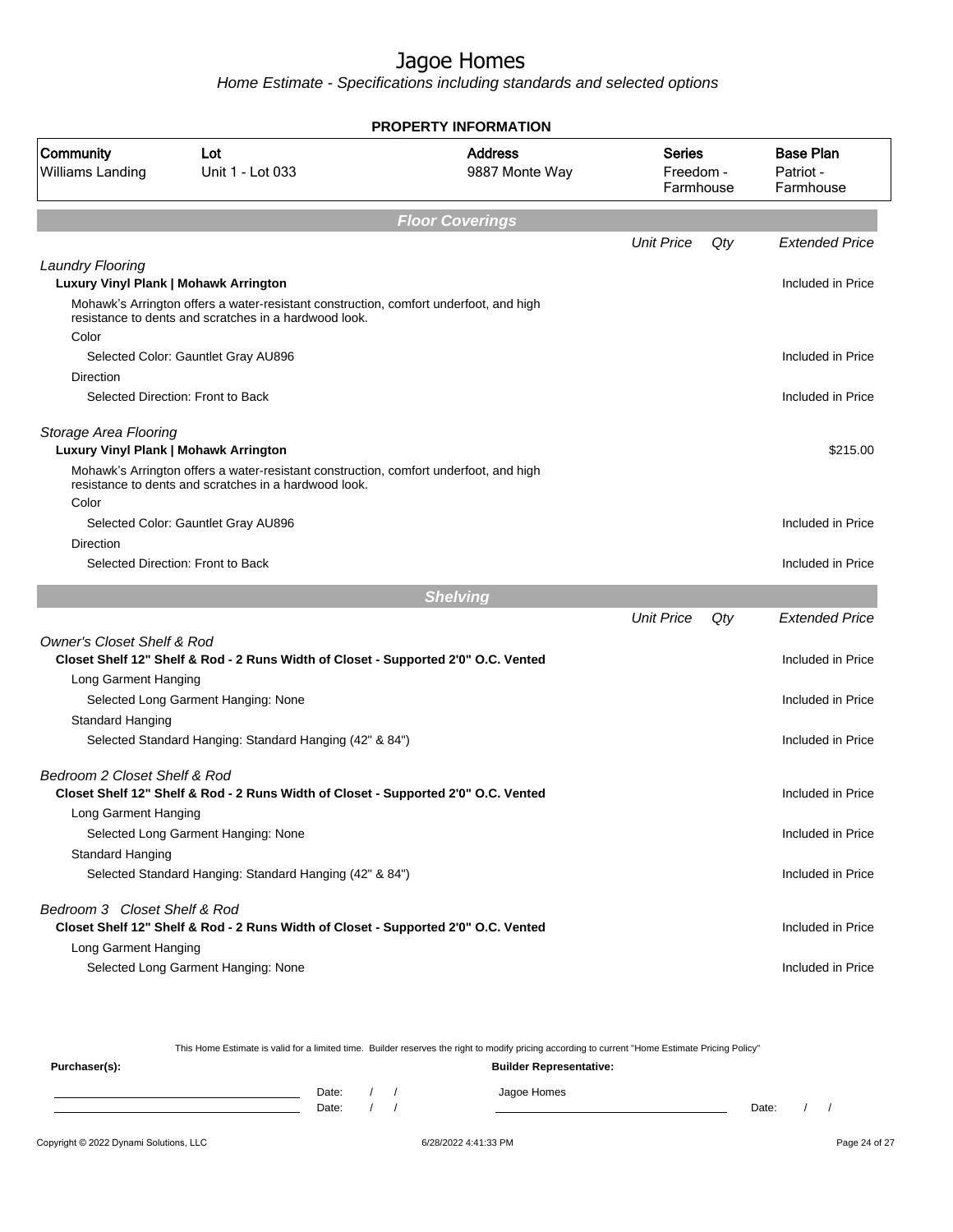Home Estimate - Specifications including standards and selected options

| <b>PROPERTY INFORMATION</b>                                                      |                                                                                    |                                  |                                         |     |                                            |  |  |
|----------------------------------------------------------------------------------|------------------------------------------------------------------------------------|----------------------------------|-----------------------------------------|-----|--------------------------------------------|--|--|
| Community<br><b>Williams Landing</b>                                             | Lot<br>Unit 1 - Lot 033                                                            | <b>Address</b><br>9887 Monte Way | <b>Series</b><br>Freedom -<br>Farmhouse |     | <b>Base Plan</b><br>Patriot -<br>Farmhouse |  |  |
|                                                                                  |                                                                                    | <b>Shelving</b>                  |                                         |     |                                            |  |  |
|                                                                                  |                                                                                    |                                  | <b>Unit Price</b>                       | Qty | <b>Extended Price</b>                      |  |  |
| Bedroom 3 Closet Shelf & Rod<br>Standard Hanging                                 |                                                                                    |                                  |                                         |     |                                            |  |  |
|                                                                                  | Selected Standard Hanging: Standard Hanging (42" & 84")                            |                                  |                                         |     | Included in Price                          |  |  |
| Bedroom 4 Closet Shelf & Rod                                                     |                                                                                    |                                  |                                         |     |                                            |  |  |
|                                                                                  | Closet Shelf 12" Shelf & Rod - 2 Runs Width of Closet - Supported 2'0" O.C. Vented |                                  |                                         |     | Included in Price                          |  |  |
| Long Garment Hanging                                                             |                                                                                    |                                  |                                         |     |                                            |  |  |
|                                                                                  | Selected Long Garment Hanging: None                                                |                                  |                                         |     | Included in Price                          |  |  |
| Standard Hanging                                                                 | Selected Standard Hanging: Standard Hanging (42" & 84")                            |                                  |                                         |     | Included in Price                          |  |  |
|                                                                                  |                                                                                    |                                  |                                         |     |                                            |  |  |
| <b>Entire Home Storage Shelf</b>                                                 | Storage Shelf 12" and 16" deep- Vented (per plan)                                  |                                  |                                         |     | Included in Price                          |  |  |
|                                                                                  |                                                                                    | <b>Foundations</b>               |                                         |     |                                            |  |  |
|                                                                                  |                                                                                    |                                  | <b>Unit Price</b>                       | Qty | <b>Extended Price</b>                      |  |  |
| <b>Entire Home Footing Size</b>                                                  |                                                                                    |                                  |                                         |     |                                            |  |  |
| 19" Wide x 8" Deep, 3000 psi,                                                    |                                                                                    |                                  |                                         |     | Included in Price                          |  |  |
|                                                                                  |                                                                                    | Framing                          |                                         |     |                                            |  |  |
|                                                                                  |                                                                                    |                                  | <b>Unit Price</b>                       | Qty | <b>Extended Price</b>                      |  |  |
| Entire Home 2 x 4 Wall Studs                                                     |                                                                                    |                                  |                                         |     |                                            |  |  |
| Studs 2 x 4 @ 16" oc, SPF Grade                                                  |                                                                                    |                                  |                                         |     | Included in Price                          |  |  |
| Entire Home 2 x 6 Wall Studs                                                     |                                                                                    |                                  |                                         |     |                                            |  |  |
|                                                                                  | Studs 2 x 6 @ 24" oc, SPF Grade (Per Plan)                                         |                                  |                                         |     | Included in Price                          |  |  |
| <b>Entire Home Exterior Wall Sheathing</b>                                       |                                                                                    |                                  |                                         |     |                                            |  |  |
|                                                                                  | Exterior Wall Sheathing (7/16" OSB &/or 1/2" Styrofoam)                            |                                  |                                         |     | Included in Price                          |  |  |
|                                                                                  |                                                                                    |                                  |                                         |     |                                            |  |  |
| Entire Home Exterior Wall House Wrap<br><b>Exterior Wall Covering House Wrap</b> |                                                                                    |                                  |                                         |     | Included in Price                          |  |  |
|                                                                                  |                                                                                    |                                  |                                         |     |                                            |  |  |
| <b>Entire Home Foundation Plates</b>                                             |                                                                                    |                                  |                                         |     |                                            |  |  |
| Foundation Plates treated yellow pine                                            |                                                                                    |                                  |                                         |     | Included in Price                          |  |  |
|                                                                                  | Entire Home - Sub Floor (Where Applicable)                                         |                                  |                                         |     |                                            |  |  |
|                                                                                  | Sub Floor 3/4" OSB T&G, glued & screwed or nailed                                  |                                  |                                         |     | Included in Price                          |  |  |
|                                                                                  |                                                                                    |                                  |                                         |     |                                            |  |  |

This Home Estimate is valid for a limited time. Builder reserves the right to modify pricing according to current "Home Estimate Pricing Policy" **Purchaser(s): Builder Representative:** Date: / / Jagoe Homes<br>Date: / / Jagoe Homes

Date: / / **Date: / / 2006** Date: / / / Date: / / /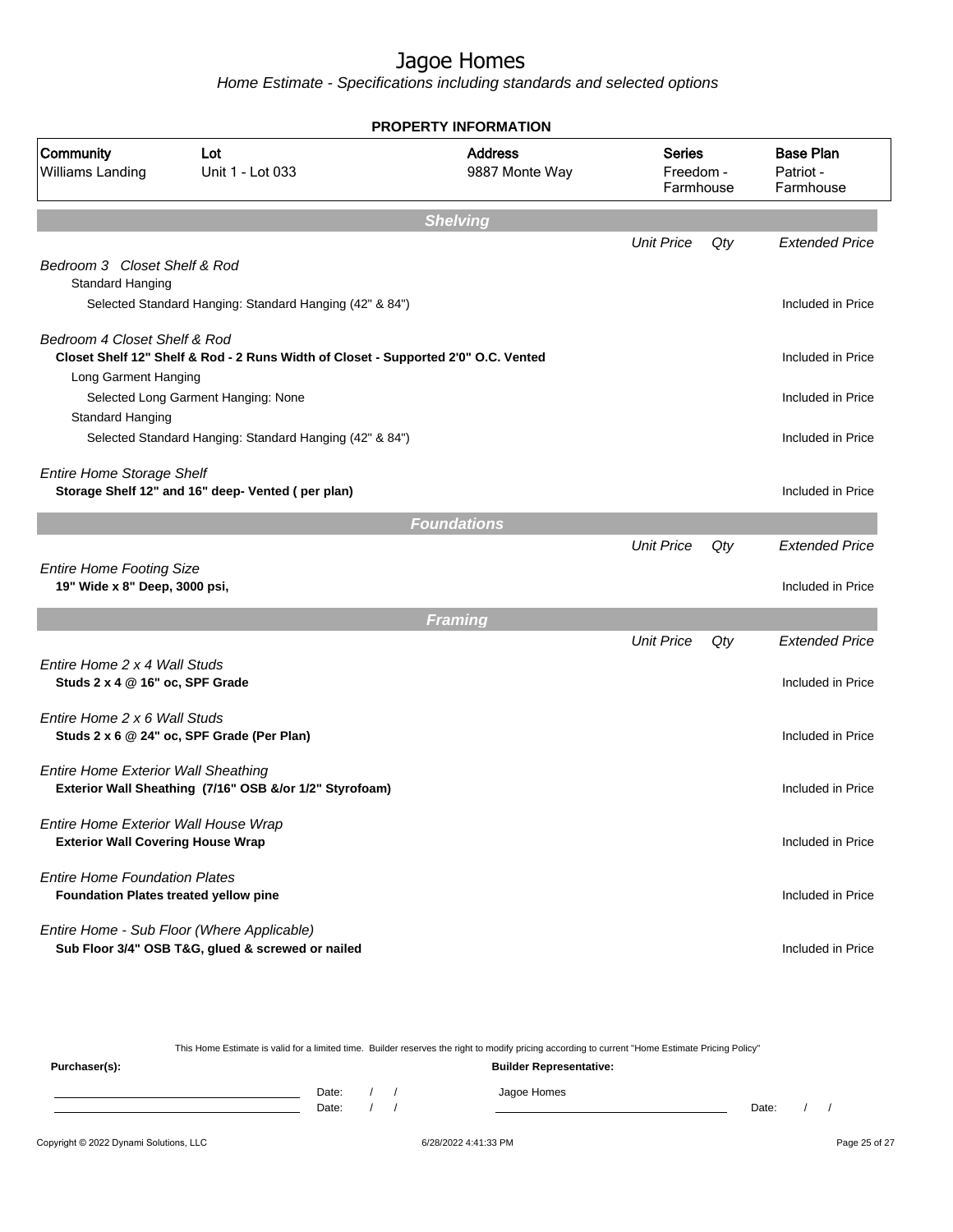|                                                                                                      |                                                                                                      | <b>PROPERTY INFORMATION</b>      |                                         |     |                                            |
|------------------------------------------------------------------------------------------------------|------------------------------------------------------------------------------------------------------|----------------------------------|-----------------------------------------|-----|--------------------------------------------|
| Community<br>Williams Landing                                                                        | Lot<br>Unit 1 - Lot 033                                                                              | <b>Address</b><br>9887 Monte Way | <b>Series</b><br>Freedom -<br>Farmhouse |     | <b>Base Plan</b><br>Patriot -<br>Farmhouse |
|                                                                                                      |                                                                                                      | <b>Framing</b>                   |                                         |     |                                            |
|                                                                                                      |                                                                                                      |                                  | <b>Unit Price</b>                       | Qty | <b>Extended Price</b>                      |
| Main Level Ceiling Heights<br>Interior Flat Ceiling Height 9'0"<br>Certain ceiling heights may vary. |                                                                                                      |                                  |                                         |     | Included in Price                          |
| Per Plan Roof Trusses<br><b>Roof Trusses</b>                                                         |                                                                                                      |                                  |                                         |     | Included in Price                          |
| <b>Roof Sheathing</b><br>Roof Sheathing 7/16" OSB                                                    |                                                                                                      |                                  |                                         |     | Included in Price                          |
| 2nd Level Ceiling Heights<br>Interior Flat Ceiling Height 8'0"<br>Certain ceiling heights may vary.  |                                                                                                      |                                  |                                         |     | Included in Price                          |
| 2nd Floor Floor System<br>14" I-Joists (Spacing per Mfg)                                             |                                                                                                      |                                  |                                         |     | Included in Price                          |
|                                                                                                      |                                                                                                      | <b>Landscaping &amp; Yard</b>    |                                         |     |                                            |
| Exterior Lawn Sod<br>Basins)                                                                         | Sod All of Yard, Fescue & Bluegrass (Excludes Areas with Brush & Trees & Retention                   |                                  | <b>Unit Price</b>                       | Qty | <b>Extended Price</b><br>Included in Price |
| Shrubs & Trees                                                                                       | Shrubs & Trees 5/18" shrubs, 3/3' upright shrubs, 1 tree and landscape mulch                         |                                  |                                         |     | Included in Price                          |
|                                                                                                      |                                                                                                      | <b>Ventilation</b>               |                                         |     |                                            |
|                                                                                                      |                                                                                                      |                                  | <b>Unit Price</b>                       | Qty | <b>Extended Price</b>                      |
| <b>Bath Vent Fans</b><br><b>Bath Fans Vented to Exterior</b>                                         |                                                                                                      |                                  |                                         |     | Included in Price                          |
|                                                                                                      | Kitchen Range Hood or Microwave Hood Vent<br>Kitchen Range Hood or Microwave Hood Vented to Exterior |                                  |                                         |     | Included in Price                          |
| Roof Whirlybird                                                                                      | Aluminum Turbine Ventilator "Whirlybird", by design                                                  |                                  |                                         |     | Included in Price                          |
| <b>Home Soffit Vents</b>                                                                             | Soffit Vent Continuous Perforated Vinyl                                                              |                                  |                                         |     | Included in Price                          |
|                                                                                                      |                                                                                                      |                                  |                                         |     |                                            |

|               | This Home Estimate is valid for a limited time. Builder reserves the right to modify pricing according to current "Home Estimate Pricing Policy" |       |  |  |             |       |  |  |  |  |  |
|---------------|--------------------------------------------------------------------------------------------------------------------------------------------------|-------|--|--|-------------|-------|--|--|--|--|--|
| Purchaser(s): | <b>Builder Representative:</b>                                                                                                                   |       |  |  |             |       |  |  |  |  |  |
|               |                                                                                                                                                  | Date: |  |  | Jagoe Homes |       |  |  |  |  |  |
|               |                                                                                                                                                  | Date: |  |  |             | Date: |  |  |  |  |  |
|               |                                                                                                                                                  |       |  |  |             |       |  |  |  |  |  |